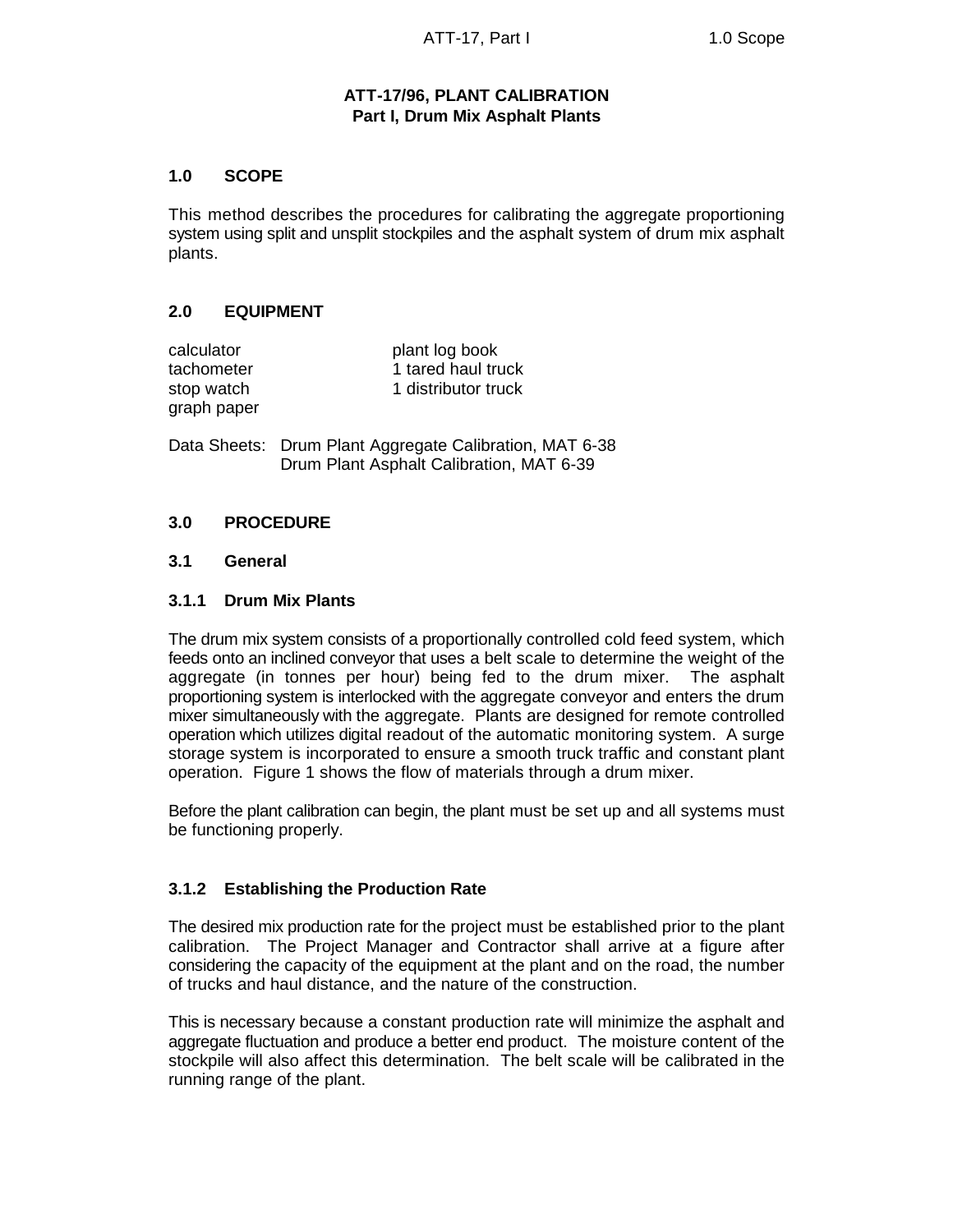



# DRUM MIX PLANT FLOW OF MATERIALS



#### **3.1.3 Responsibilities**

The Contractor is responsible for:

- a) calibrating the asphalt plant before commencement of each contract, prior to production of any specified mix or at any time during the project that the quality control test data does not conform to the specifications;
- b) operating all plant controls and making required plant adjustments during the plant calibration; and
- c) completing the Drum Plan Calibration Certificate (for each plant calibration).

The aggregate and asphalt calibration data sheets (MAT 6-38 and 39) must be completed by the quality control technologist. When requested, copies of the completed forms should be submitted to the Department's representative.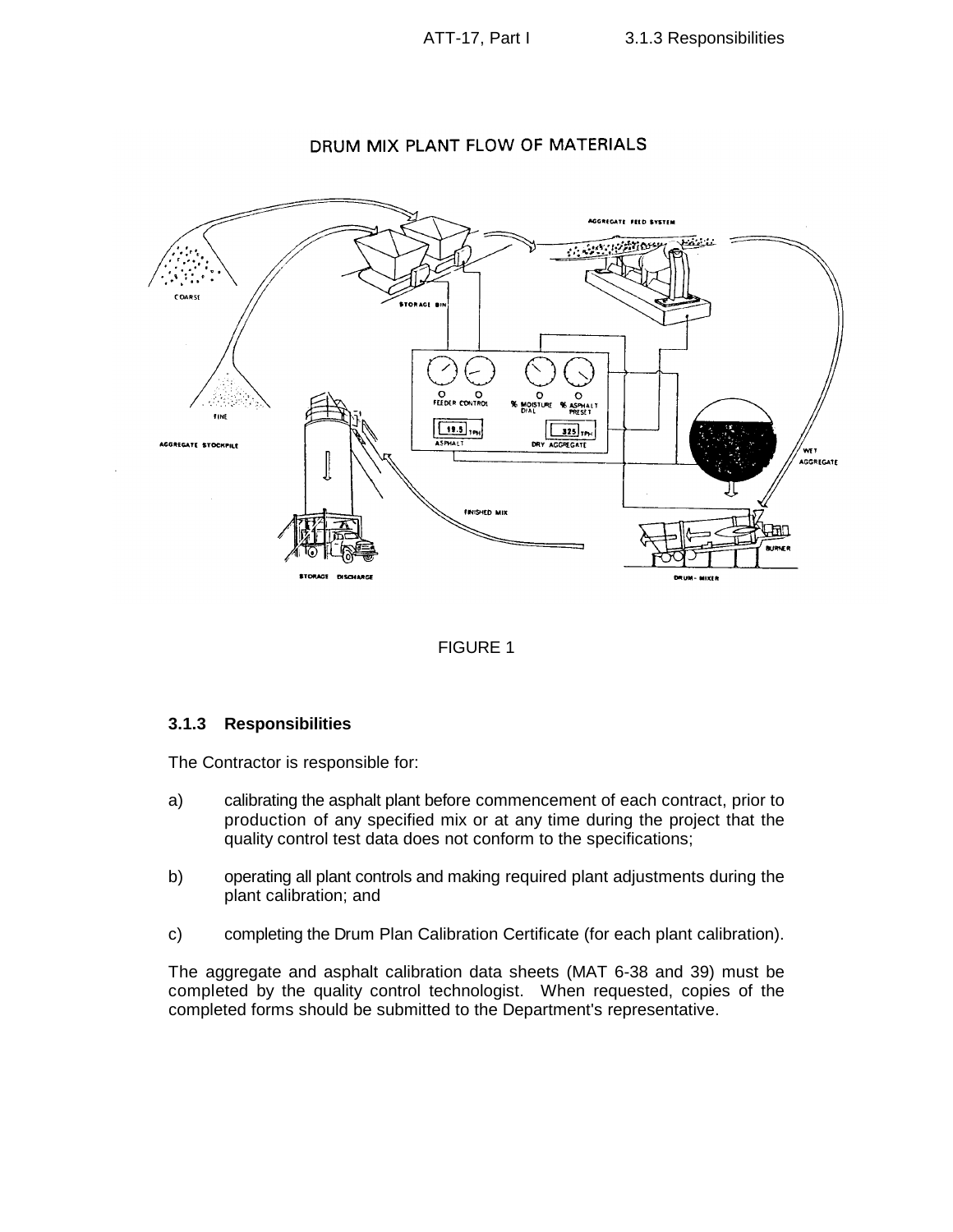#### **3.1.4 Calibration Overview**

The purpose of the plant calibration is to ensure that the plant accurately proportions the asphalt and aggregate.

The belt scale, test weights and cold feed bins are part of the aggregate system and require calibration.

Aggregate is diverted to a truck, the aggregate is weighed and its weight is compared to the totalizer tonnes counted. The span setting is adjusted until the totalizer count is within  $\pm 0.5\%$  of the weight of the aggregate in the truck. The wet aggregate production rate is determined at each setting and compared to the established production rate.

The purpose of the belt scale calibration is to verify that the totalizer tonnes counter counts the correct number of tonnes of **wet** aggregate passing over the belt scale.

The test weights are calibrated by adding weights to the belt scale. Totalizer readings are taken at the start and end of the test. The test is timed and meter readings are taken during the simulated loading. The wet aggregate production rate is determined by the totalizer. The tonnes counted by the totalizer are compared to the meter readings. Adjustments are then made to the meters until their readings are within ±1% of the weight simulated production rate.

The test weights can later be added to the belt scale to verify that the load cell and totalizer are reading the same as when the aggregate was diverted into a truck. This check does **not** confirm the accuracy of the belt scale.

For split stockpiles, blend sands and filler additions, the cold feed bins of the drum mix plant must be calibrated.

The cold feed bins are calibrated by diverting aggregate into a truck. During a timed period, meter readings are taken at the controls and tachometer readings are taken on the electric motor on the feeder conveyor. The weight and moisture content of the aggregate is determined and the calculated dry aggregate production rate should be similar. The run is confirmed at the same setting and then repeated at other bin trimmer settings. For each bin, a graph of dry aggregate production rate versus corresponding bin speeds is drawn. The production rate required to give the desired stockpile proportion is calculated. The bin speed required to produce the calculated bin production rate is picked off the calibration graph. The bin trimmer settings are then adjusted and tachometer readings taken until the bin speed equals the speed picked off the graph.

In summary, the bin calibration is required to:

- a) Determine the dry aggregate flow rate, in tonnes per hour, of a cold bin.
- b) Set up and check the bins to ensure the proper aggregate proportions are maintained.

The asphalt proportioning system is calibrated at three dial settings: one at the design asphalt content, one at an asphalt content above and one at an asphalt content below the design or target.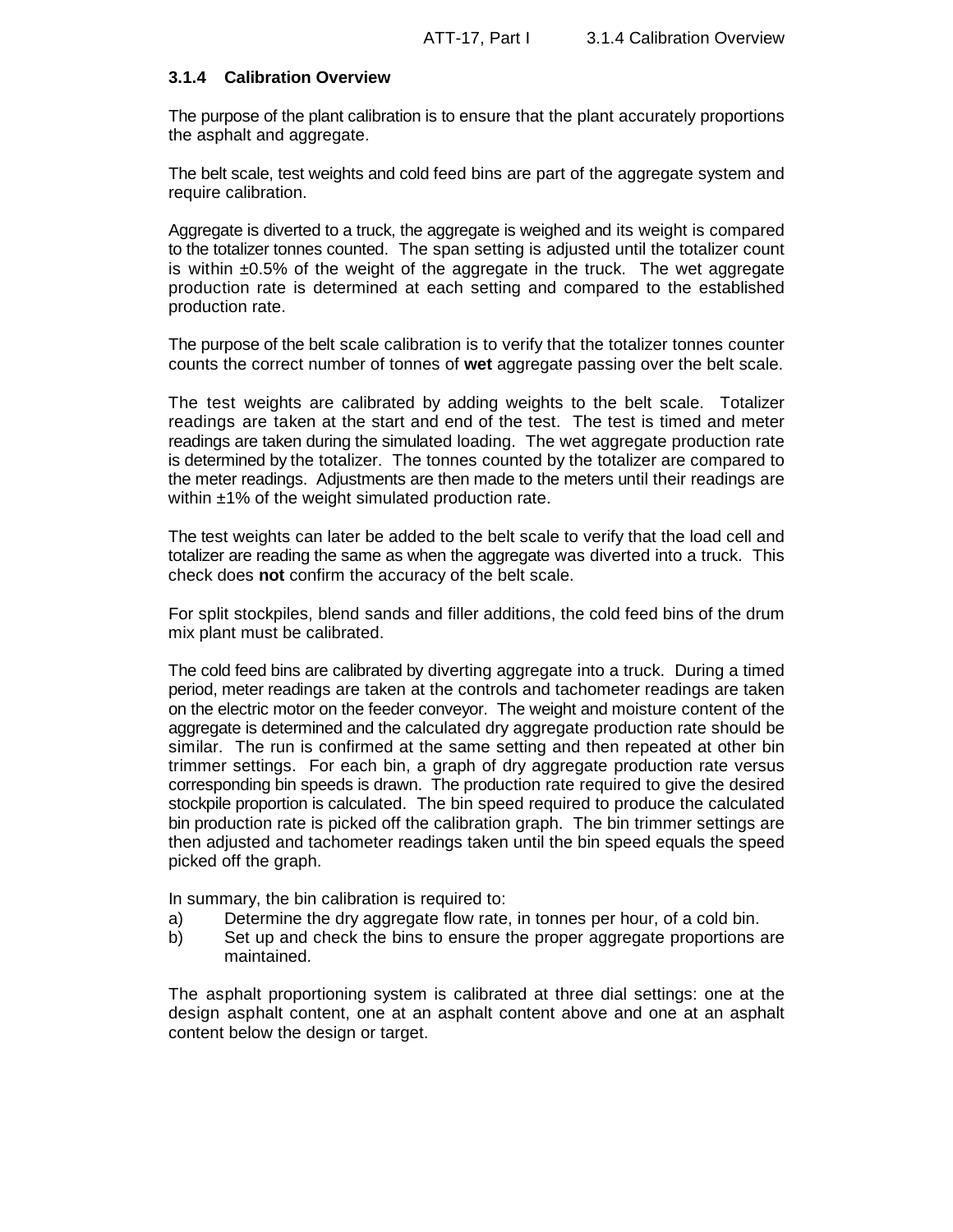During calibration, test weights are added to the belt scale to simulate the desired production rate. Asphalt is diverted or pumped into a tank or distributor truck. Readings are taken on the flow meter or revolution counter and totalizer counter. Readings are also taken on the dials and meters, and a tachometer reading may be obtained on the asphalt pump. The weight of asphalt and weight of simulated dry aggregate is obtained. Asphalt and aggregate production rates are calculated as well as asphalt content and asphalt pump speed. The calculated values are compared to the meter and dial readings. Dial and meters are adjusted until they are within tolerance limits of the actual values. The weight of asphalt per revolution of the pump or the weight of asphalt per unit volume of the flow meter device is calculated. The asphalt is then diverted to the storage tank. The procedure is repeated at the same production rate but at a lower asphalt content and then is repeated at the same production rate at a higher asphalt content. Finally the procedure is repeated at the design or target asphalt content at a lower production rate (the asphalt is diverted to the storage tank). A graph of asphalt production rate in t/h versus speed of asphalt pump in rev/min is plotted. A second graph of actual asphalt content versus dial reading is also plotted.

In summary, the asphalt proportioning system is calibrated to:

- a) Check and correct the dial settings and meter readings.
- b) Determine the weight of asphalt per revolution of the asphalt pump or unit volume of the flow meter. This weight is used in the drum plant inspection test procedure performed for each unit.
- c) Generate the calibration graph which is used to determine the asphalt production rate of plants not equipped with a revolution counter if the pump speed (as taken with the tachometer) is known.

# **3.2 Calibration of Belt Scale and Test Weights**

#### **3.2.1 General**

Drum mix asphalt plants are equipped with various types of aggregate totalizers. The following sections outline the procedure for calibrating Ramsey 40-15, Ramsey 40- 20, Ramsey 10-201 Micro-Tech, and Barber-Greene totalizers.

The belt scale must be calibrated at two or more production rates prior to construction. The belt scale is calibrated:

- a) At the production rate established in Section 3.1.2 (minimum of 5 runs) and
- b) At a lower production rate after the span has been set (minimum of 2 runs).

The test weights are calibrated after the belt scale is calibrated.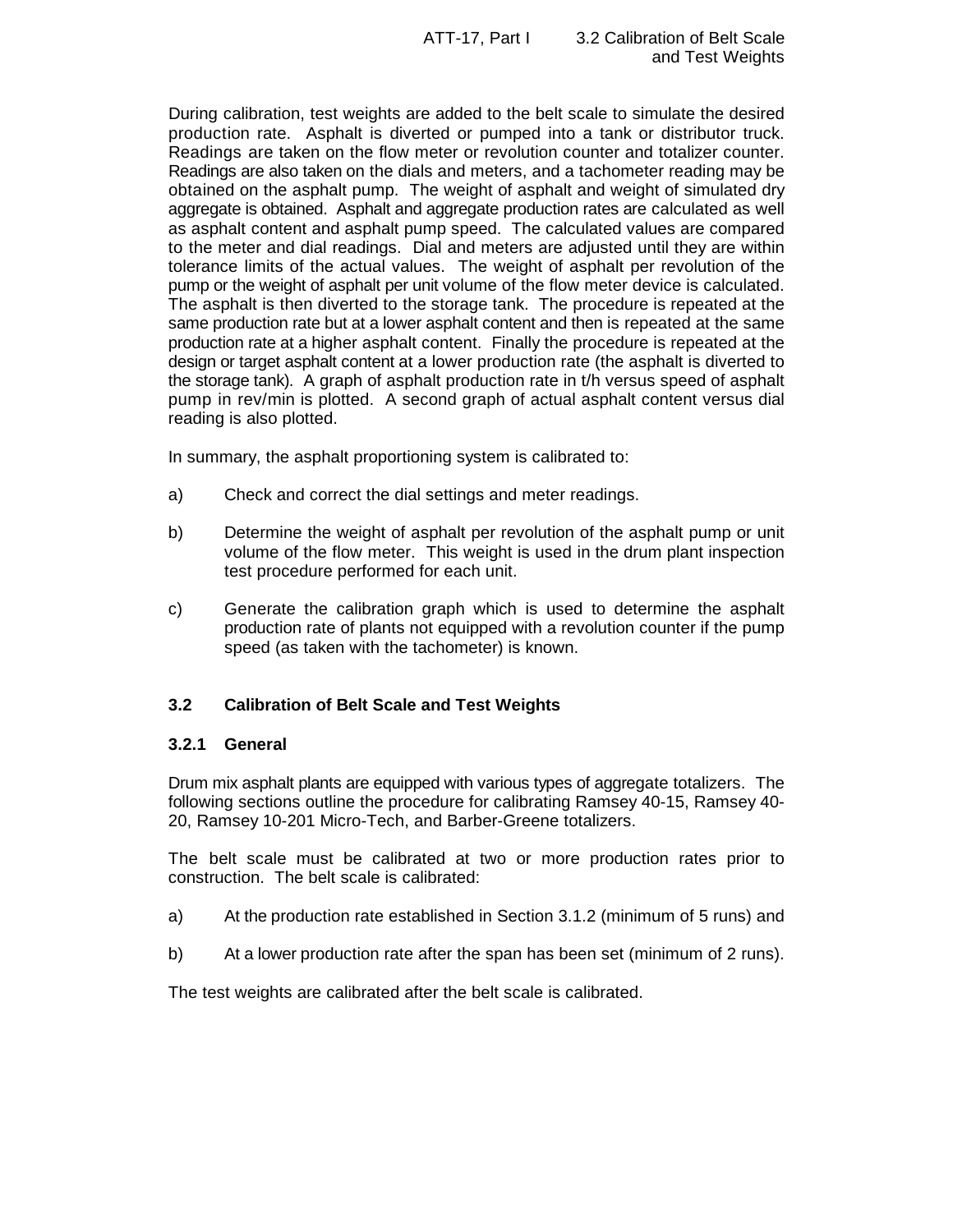#### **3.2.2 Ramsey 40-15 Totalizer**

#### **3.2.2.1 Belt Scale Calibration**

- 1. Before the calibration, the belt scale conveyor must run for about one hour to warm up the system.
- 2. The bypass chute must be in the bypass position. Ensure that material does not enter the mixing drum.
- 3. Run approximately 10 tonnes of aggregate over the belt scale conveyor to ensure proper seating of the conveyor belt on the rollers and better weighting accuracy.
- 4. While the aggregate is running, have the master feed control adjusted until the aggregate meter reads the expected production rate. With split stockpiles, more than one bin of the same size of aggregate may have to be used.
- 5. Use the bypass chute to discard the aggregate.
- 6. With the belt scale conveyor running empty, place the Moisture Content Dial Setting on zero.
- 7. Place the AC test switch in the x10 position, as shown in Figure 2. This multiplies the count rate on the totalizer tonnes counter by 10 so that an accurate zero can be obtained.
- 8. Adjust the totalizer fine zero control until the tonnes counter does not count forward or backward. Record the reading as Zero Setting in Column "AA" of the Drum Plant Aggregate Calibration data sheet (MAT 6-38) as shown in Figure 3.
- 9. Place the AC test switch back to the normal position.



10. Record the Span Setting in Column "H". Figure 2

- 11. Record the Initial Totalizer Reading (column "B") to the nearest two hundredths of a tonne.
- 12. Position a tared truck capable of handling at least 10 tonnes of aggregate, under the bypass chute. Be sure that the bypass chute and the truck box are clear of all excess material and the chute is still in the bypass position.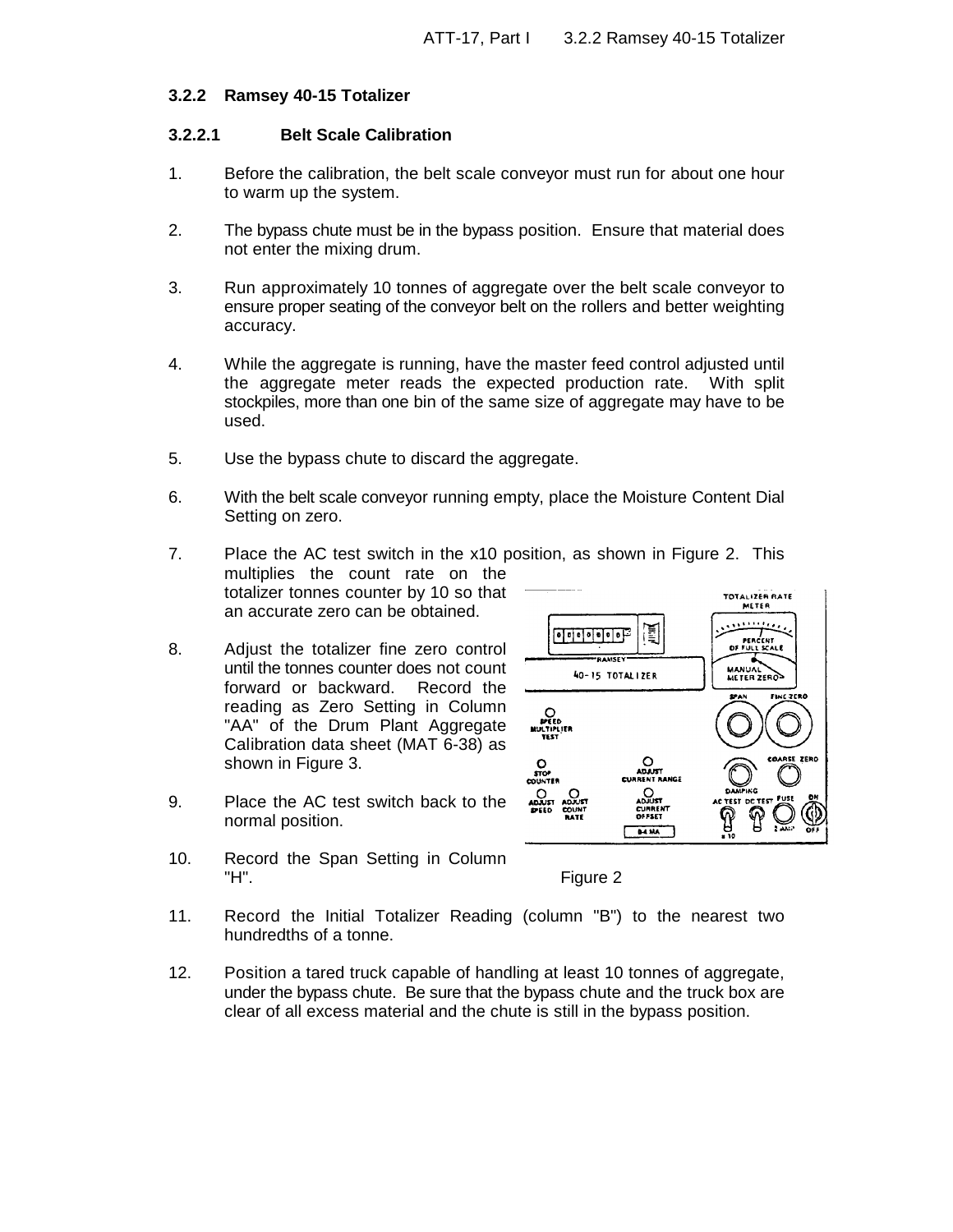- 13. Have the contractor run all conveyor belts, except the bin feeder belt.
- 14. Simultaneously start the bin feeder belt and the stop watch.
- 15. When at least 10 tonnes of aggregate have run over the belt scale and before the truck box over-flows, simultaneously stop the bin feeder belt and the stop watch.
- 16. When the totalizer tonnes counter stops counting, record on the data sheet the Final Totalizer Reading (column "A").
- 17. Convert the loading time in minutes and seconds to seconds and record as Elapsed Time (column "F").
- 18. Weigh the loaded truck on the platform scale and record the net weight in kg as Truck Scale Wt. of Aggregate (column "D").
	- **NOTE:** The driver of the truck may either be in or out of the truck when taking the tare weight or the loaded weight, but the same condition must be maintained for all weighings. Also no weight must be added to the truck between weighings, such as filling the tank with fuel.
- 19. Calculate the wet aggregate Production Rate in tonnes/hour (column "G") using the formula:

*Prod*. *Rate* (*t*/*h*) ' *Truck Scale Wt*. *of Aggregate in kg Elapsed Time in seconds* × 3.6

20. Calculate the Totalizer Count in tonnes (column "C") as follows:

*Totalizer count* (*t*) ' *Final Totalizer Reading* & *Initial Totalizer Reading*

21. Determine the Truck Scale Weight of Aggregate in tonnes (column "E") as follows:

> '*Truck Scale Wt*. *of Aggregate in kg* (*column* "*D*") 1000 *kg*/*t*

- 22. Compare the Totalizer Count (column "C") to the Truck Scale Wt. of Aggregate (column "E"). If the two weights are within  $\pm$  0.5%, proceed to Section 3.2.2.2, Test Weights Calibration.
- 23. If the belt scale weight does not check within  $\pm$  0.5% of the truck scale weight:
	- a) Determine the New Span Setting (column "I") using the formula:

*New Span Setting* ' *Truck Scale Wt*. *of Aggregate* (*t*) *Totalizer Count* (*t*) × *Span Setting*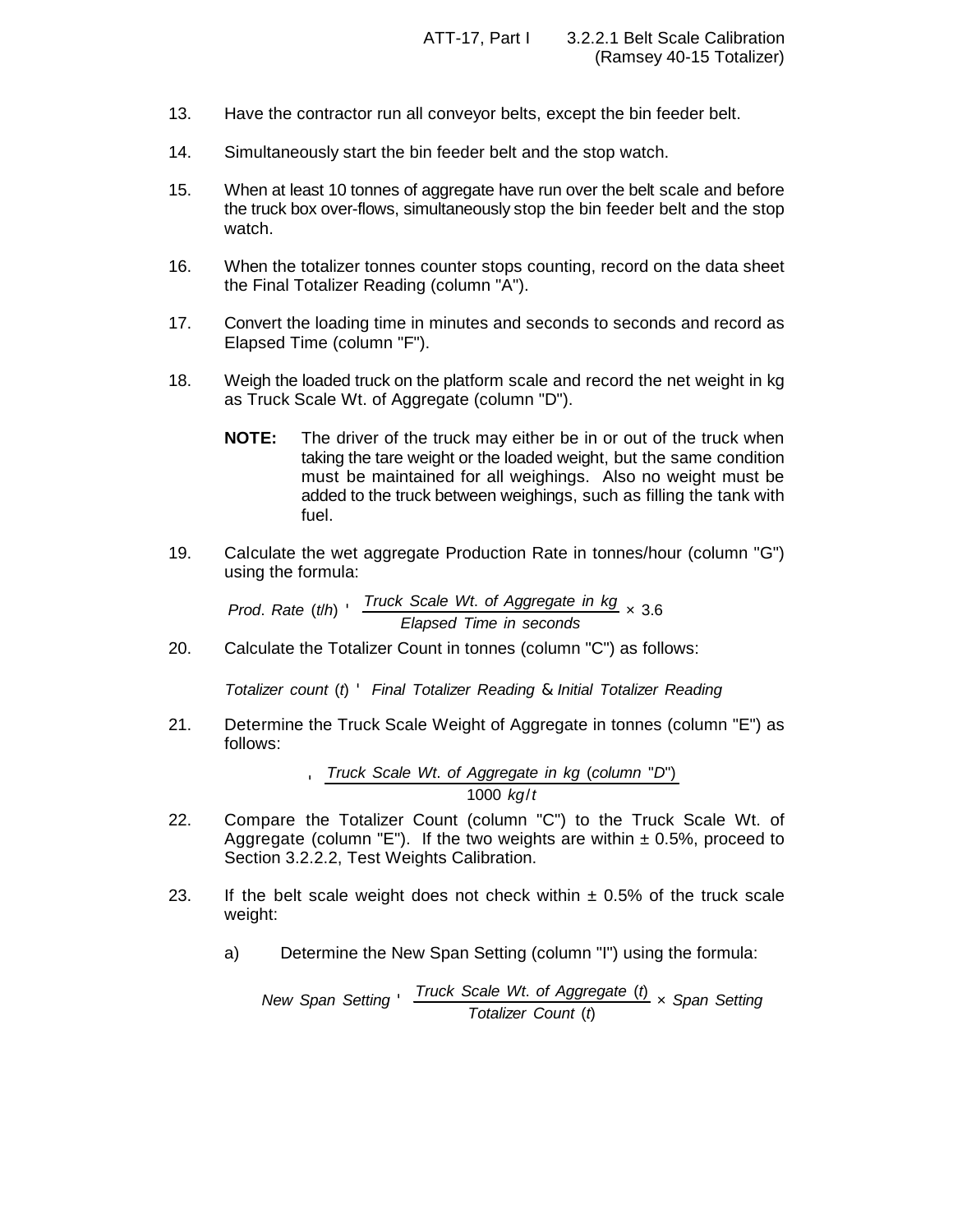- b) Have the contractor adjust the span dial setting until it equals the calculated new span setting (column "I"). The recommended range for the span dial is between 300 and 700.
- c) Repeat the calibration procedure as per steps 11 to 23 until the totalizer count and the truck scale weight are within  $\pm 0.5$ %.
- 24. If the belt scale cannot meet this accuracy the contractor must:
	- a) find the problem with the belt scale and/or truck weigh scale,
	- b) correct the problem, and
	- c) recalibrate the belt scale.
- 25. Have the contractor adjust the master feed control to produce a production rate approximately 25% lower than the expected production rate.
- 26. Repeat steps 7 to 24.

#### **3.2.2.2 Test Weights Calibration**

The following procedure shall be performed immediately after the belt scale calibration.

- 1. Have the contractor hang on the belt scale or lower the test weight handle, if applicable, weights that approximately simulate the expected production rate.
- 2. Ensure the Moisture Content Dial Setting is on zero.
- 3. When the totalizer tonnes counter is at an even tonne, simultaneously take a totalizer reading and start the stop watch.
- 4. Note and record the Aggregate Meter Reading in t/h (column "M"), the Process Meter Reading in t/h (column "0"), if applicable, and the Rate Meter Reading in % (column "P"), if applicable, as shown in Figure 3.
- 5. When at least six minutes have elapsed and the totalizer counter is at an even tonne, simultaneously take a totalizer reading and stop the stop watch.
- 6. Record the number of tonnes counted by the totalizer as Totalizer Count (column "J").
- 7. Convert the Elapsed Time in minutes and seconds to seconds and record it in column "L".
- 8. Determine the Totalizer Count in kilograms (column "K") as follows:

*Totalizer Count* (*kg*) ' *Totalizer Count in t* × 1000 *kg*/*t*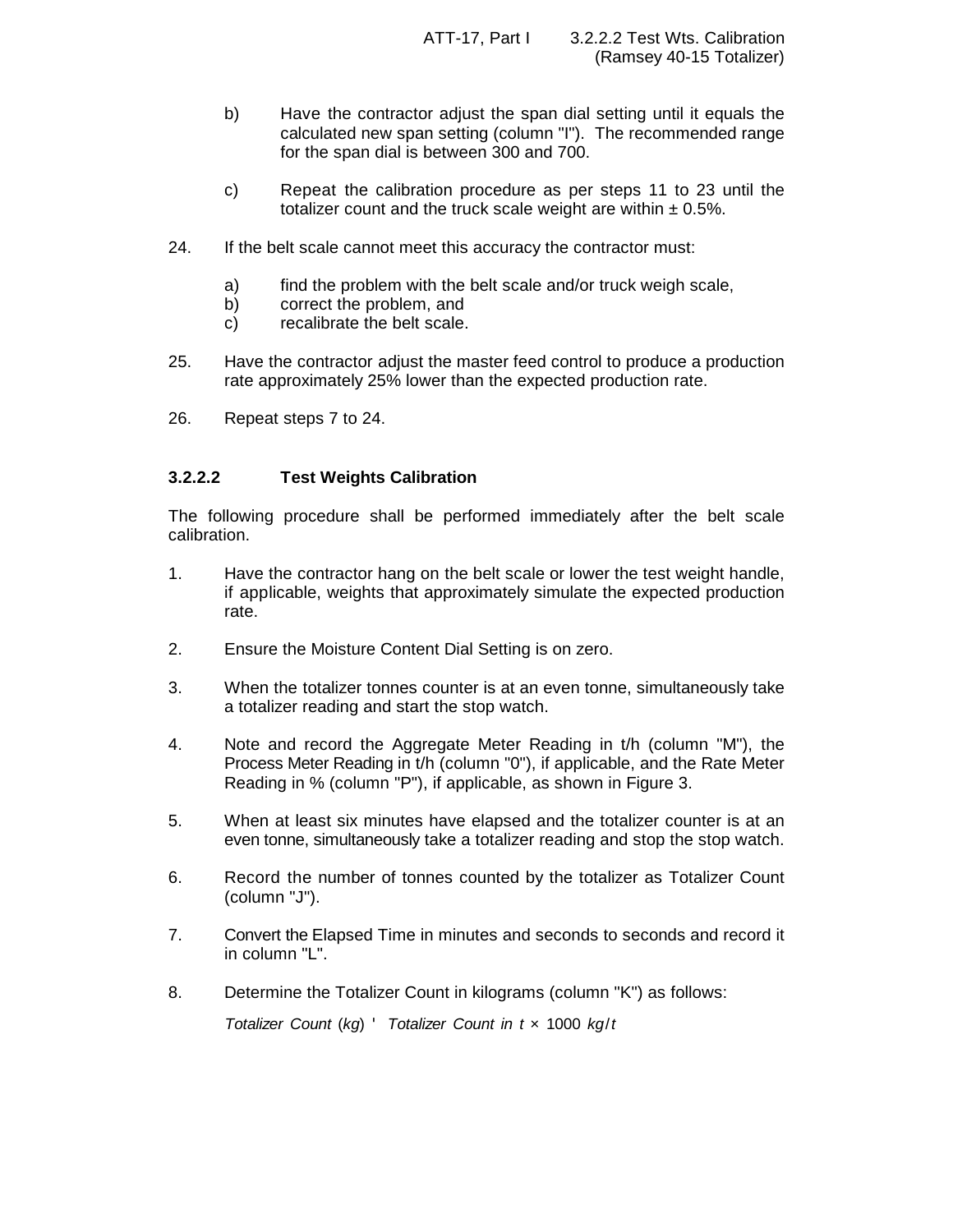# DRUM PLANT AGGREGATE CALIBRATION

|                       | 40:30<br>FROM $\frac{\partial \psi}{\partial \theta}$ $\frac{\partial \psi}{\partial \theta}$<br>PROJECT | <u>RIVER</u> TO AIBERTA RESOXECES |
|-----------------------|----------------------------------------------------------------------------------------------------------|-----------------------------------|
| <b>Alberta</b>        | NAME $\overline{\text{IAMCL}}$<br><b>CALCK</b><br>MILE<br>PIT                                            | <b>LOCATION</b><br>$5\omega$      |
| <b>TRANSPORTATION</b> | Livi D<br><b>PROJECT MANAGER</b>                                                                         | <b>DISTRICT</b>                   |
| AND UTILITIES         | PHILLE<br>BLICK TOP<br><b>CONTRACTOR</b>                                                                 | Uo-<br>Duigens<br>PLANT           |

BELT SCALE CALIBRATION

| AA             | А                          | в                 | c                       | D                                                          |        |                               | G                          | н              |                                   |
|----------------|----------------------------|-------------------|-------------------------|------------------------------------------------------------|--------|-------------------------------|----------------------------|----------------|-----------------------------------|
| <b>ZERO</b>    |                            | TOTALIZER READING | <b>TOTALIZER</b>        | <b>TRUCK</b><br><b>SCALE</b><br>WT. OF<br><b>AGGREGATE</b> |        | <b>ELAPSED</b><br><b>TIME</b> | <b>PROD</b><br><b>RATE</b> | <b>SPAN</b>    | <b>NEW SPAN</b><br><b>SETTING</b> |
| <b>SETTING</b> | <b>FINAL</b>               | <b>INITIAL</b>    | <b>COUNT</b><br>$A - B$ | kg                                                         | D/1000 | s                             | 3.6D/F                     | <b>SETTING</b> | EH/c                              |
| <u>500.</u>    | $i\mathcal{C} \mathcal{B}$ | 9.1               | 10.7                    | 11200                                                      | 11.2   | 105.                          | 38 Y                       | 505            | 527                               |
| 5c0            | 30.4                       | 19.8              | 10.6                    | 11420                                                      | 11.42  | 105                           | 392                        | 505            | 544                               |
| 500            | 41.8                       | 30.4              | 11.4                    | 11390                                                      | 11.39  | 105                           | 391                        | 544            | 544                               |
| 500            | 3.3.3                      | 41.8              | 115                     | 11495                                                      | 11.495 | $105^{\circ}$                 | 394                        | 544            | 544                               |
| 500            | 64.7                       | 5.3               | 11.4                    | 11405                                                      | 714    | 2.55                          | 391                        | 544            | 544                               |
| 500            | 74.7                       | 64.7              | 9.7                     | 9670                                                       | 9.67   | 120                           | 290                        | 544            | 542                               |

CALIBRATION OF TEST WEIGHTS

| TOTALIZER COUNT |        |              | <b>AGGREGATE</b> | <b>TOTALIZER</b>                         | <b>PROCESS</b> | <b>RATE</b>   |
|-----------------|--------|--------------|------------------|------------------------------------------|----------------|---------------|
|                 | 1000 J | ELAPSED TIME |                  | METER READING PRODUCTION RATE<br>3.6 K/h | METER READING  | METER READING |
|                 | ka     |              | Чh               |                                          | ٧h             |               |
| 38c             | ЗАгои  | 363          |                  | スツリ                                      |                |               |

ADJUST METER UNTIL EQUAL TO N

RAMSEY TOTALIZER ELECTRONIC CALIBRATION

# FIGURE **3**

9. Calculate the Totalizer Production Rate in t/h (column "N") using the formula:

Totalizer Prod. Rate (
$$
\theta h
$$
)  $\frac{Totalizer Count in kg}{Elapse d Time in s} \times 3.6$ 

- 10. Compare Aggregate Meter Reading (column "M"), and Process Meter Reading (column "0"), if equipped, to the Totalizer production Rate (column "N"). The meters must be within 1% of the production rate.
- 11. If the meters are not within 1% of the production rate, the contractor must adjust the meters until they equal the production rate.
- 12. Have the contractor remove the test weights from the belt scale or raise and lock the test weight handle, if applicable.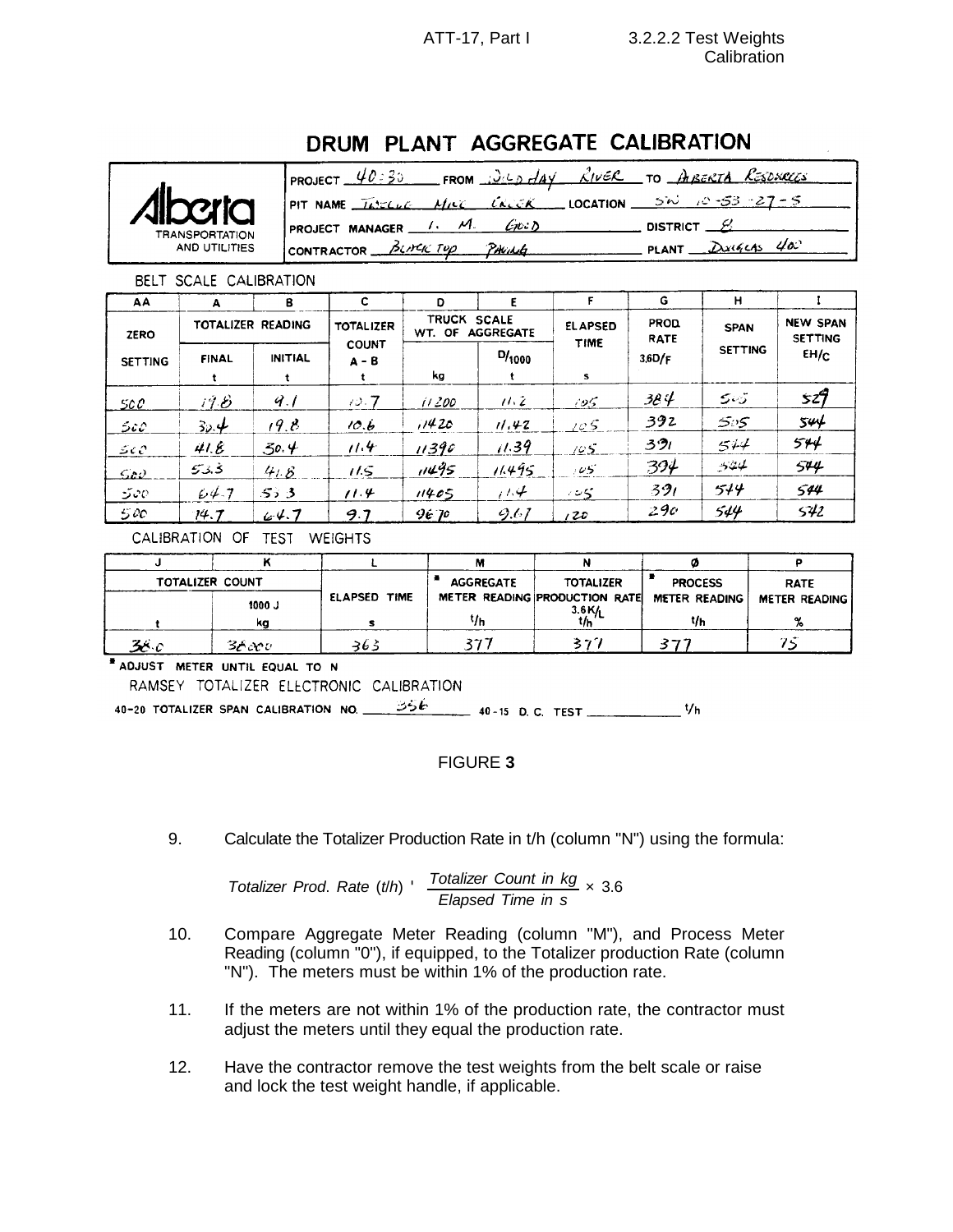# **3.2.2.3 Belt Scale Electronic Calibration**

- 1. Have the belt scale conveyor running with all test weights removed.
- 2. Place the DC Test switch in the up position. This will simulate 60% of full scale on the Rate Meter.
- 3. Repeat steps 2 to 10 of Section 3.2.2.2.
- 4. Transfer the Totalizer Production Rate (column "N") to the 40-15 DC test line.
- 5. Return the DC Test switch to the normal position.

# **3.2.3 Ramsey 40-20 Totalizer**

# **3.2.3.1 Belt Scale Calibration**

- 1. Repeat steps 1 to 6 of Section 3.2.2.1.
- 2. Turn the Mode selector, as shown in Figure 4, to the zero position.
- 3. Ensure the test weight handle is up and locked.
- 4. Depress the START TEST button and observe the counting on the calibration counter.
- 5. When approximately 6 minutes have elapsed, the test automatically stops.
- 6. When a blinking display appears on the Calibration Counter, take a counter reading. The reading must be " $0" \pm 1$  (99 999, 0 or 1).
- **NOTE:** The Calibration Counter is an up/down electronic unit. When it reaches 00 000, it continues to count down; the next count is then 99 999. A negative count is obtained when a 9 is shown on the extreme left hand digit of the calibration counter.
- 7. If the reading is not "0" (zero):
	- a) For a positive count, divide the Calibration Counter Reading by two (2).

If the count was negative, subtract the Calibration counter Reading from 100 000 and divide the result by 2.

- b) have the lock lever at the bottom of the ZERO dial released, then move the ZERO dial as many divisions as the calculated result of step (a).
	- **NOTE:** For a positive count, the ZERO dial must be decreased. If the count was negative, the setting must be increased.
- c) have the ZERO dial relocked.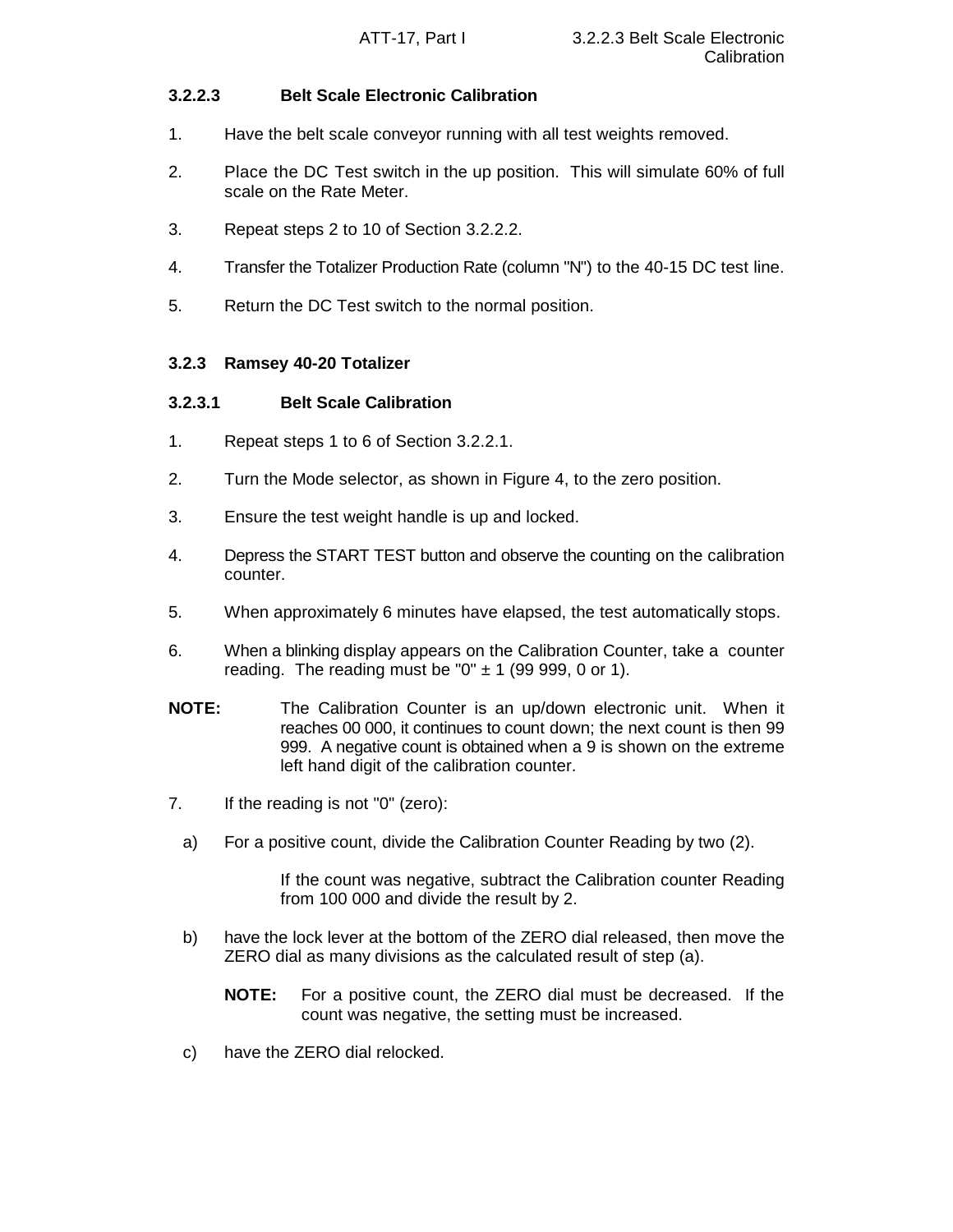- 8. Repeat steps 4 to 7 until the Calibration counter display is  $0 \pm 1$ . The recommended range for the ZERO dial is between 300 and 700.
- 9. Enter the Zero Setting in column "AA" of the Drum Plant Aggregate Calibration data sheet.
- 10. Record the span setting in column "H".
- 11 Record the Initial Totalizer Reading (column "B") to the nearest tenth of a tonne.
	- **NOTE:** The totalizer count has seven digits of which the last digit is calibrated in tenths of tonnes. For example 0014793 should read as 1479.3 tonnes.
- 12. Set the Mode Selector to the RUN position.
- 13. Repeat steps 12 to 25 of Section 3.2.2.1.
	- **NOTE:** When repeating steps 14 and 15, use the FEEDER control on the push button panel to start and stop the material flow. Do not stop the cold feed unless absolutely necessary.
- 14. Repeat the belt scale calibration at the lower production rate by performing steps 2 to 12 of this section followed by steps 12 to 24 of Section 3.2.2.1.



FIGURE 4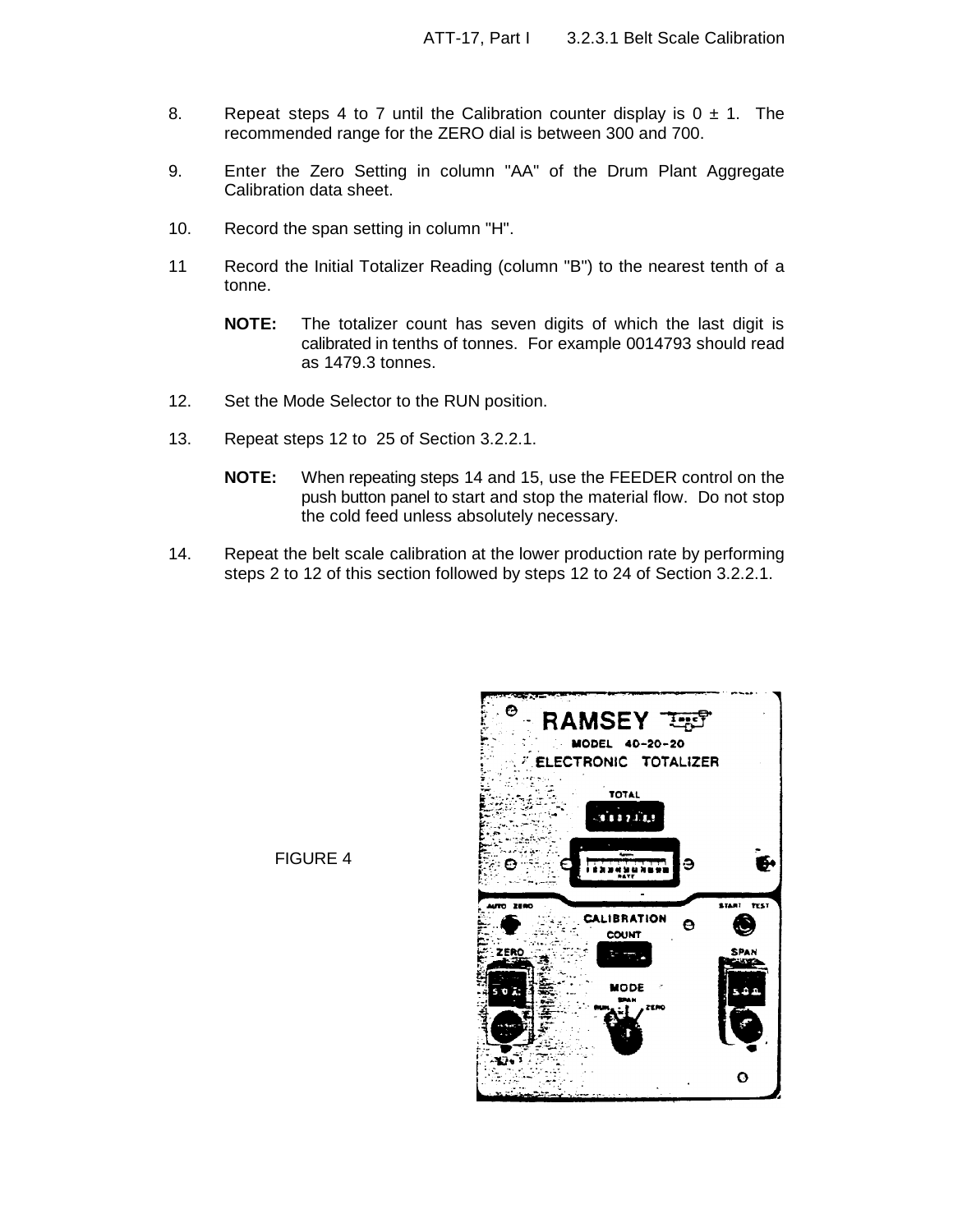# **3.2.3.2 Test Weights Calibration**

The calibration of test weights of 40-20 totalizers is performed in the same manner as for 40-15 totalizers.

1. Repeat steps 1 to 12 of Section 3.2.2.2.

# **3.2.3.3 Belt Scale Electronic Calibration**

Some 40-20 totalizers have an electronic calibration setting located on the Mode switch. This switch simulates a loaded belt scale.

- 1. Have the belt scale conveyor running with all test weights removed.
- 2. Place the Mode selector switch to the Electronic Calibration position.
- 3. Push the START TEST button. The calibration counter will start counting.
- 4. When the test is complete, the display will blink. Record the electronic calibration counter display reading on the Drum Plant Aggregate Calibration data sheet as 40-20 Totalizer Span Calibration No. This number will be used as the calibration standard for subsequent checks.
- 5. Place the Mode selector on the RUN position.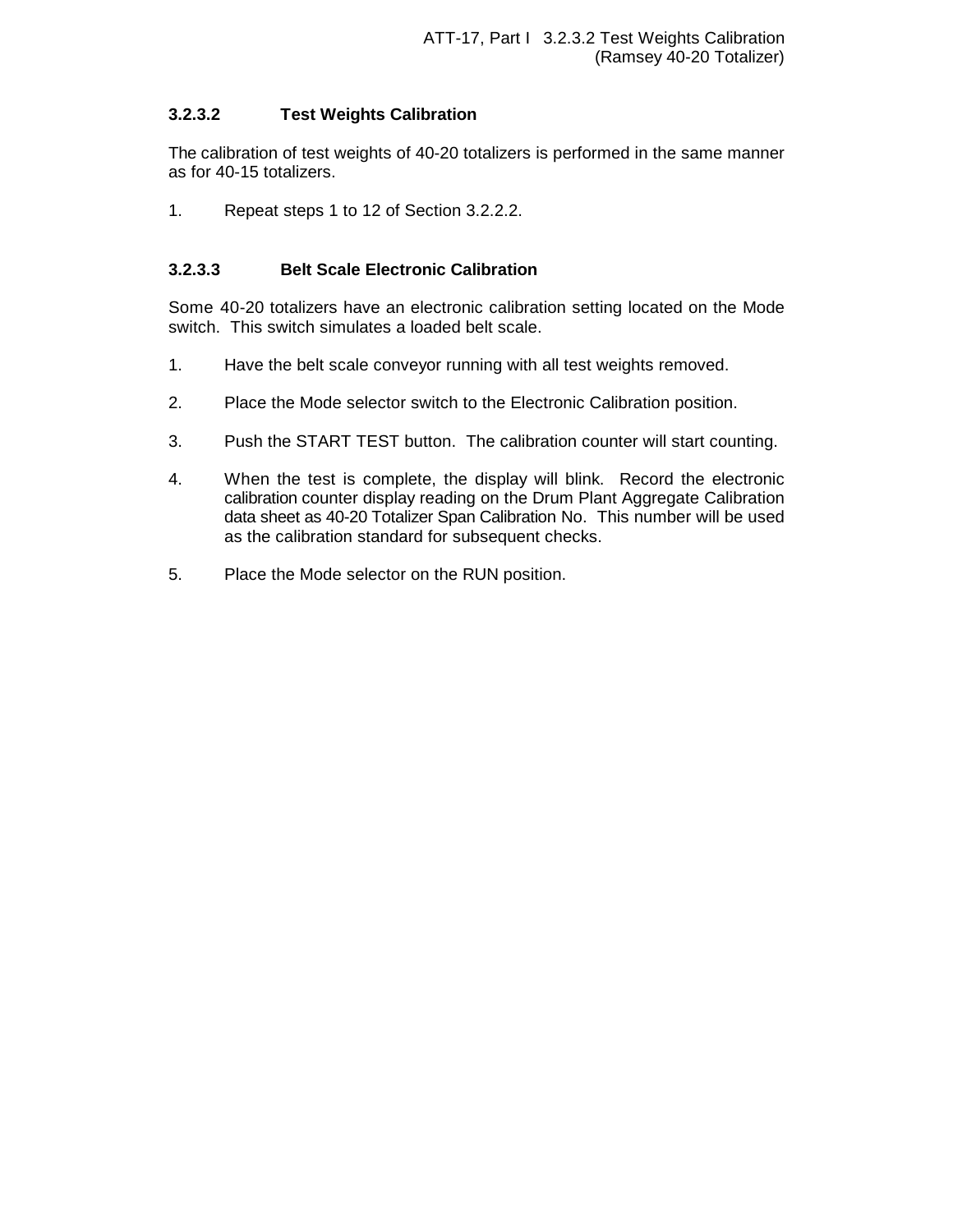# **3.2.4 Ramsey 10-201 Micro-Tech Totalizer**

#### **3.2.4.1 Belt Scale Calibration**

- 1. Before the calibration, have the belt scale conveyor run for about one hour to warm up the system.
- 2. The bypass chute must be in the bypass position. Ensure that the material does not enter the mixing drum.
- 3. With the belt scale conveyor running empty, set the moisture content dial setting at zero.
- 4. Run approximately 10 tonnes of aggregate over the belt scale conveyor to ensure proper seating of the conveyor belt on the rollers and to improve the weighing accuracy.
- 5. While the aggregate is running, have the master feed control adjusted until the aggregate meter reads the expected production rate. When using four stockpiles, more than one bin of the same size of aggregate may have to be used.
- 6. Use the bypass chute to discard the aggregate.
- 7. Determine the previous span setting by pressing "SET-UP 2, ENTER". Figure 5 shows the Ramsey 10-201 Micro Tech Totalizer.



# FIGURE 5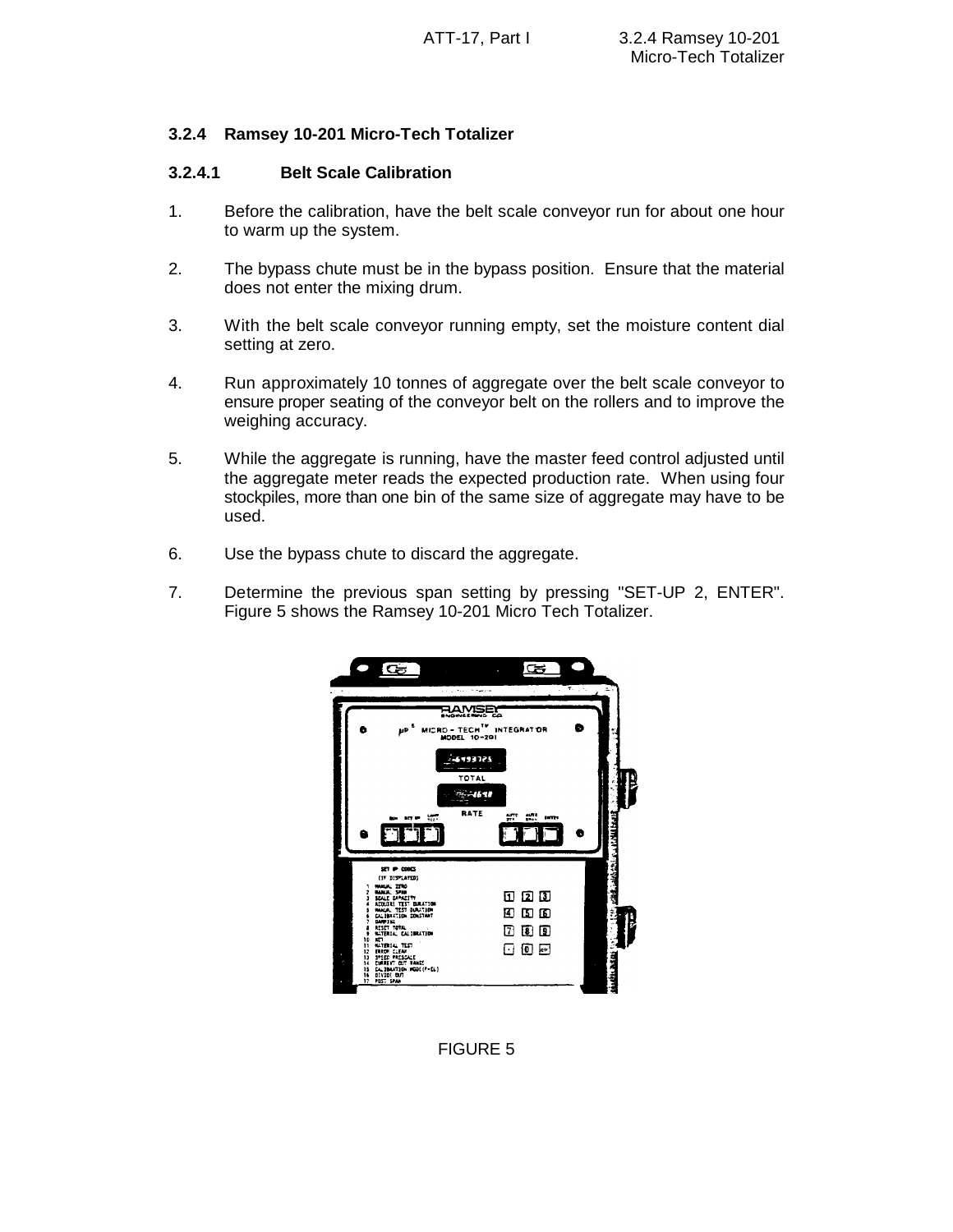- 8. Record the Span Setting in column "H" of the Drum Plant Aggregate Calibration Data Sheet (MAT 6-38).
- 9. Press the "AUTO ZERO" button twice. The auto zero light comes on and the upper display shows the accumulated zero error. A minus sign indicates a negative error.
- 10. At the end of the zero test the "ENTER" light will flash. Press "ENTER" and the 10-201 totalizer calculates a new zero and stores it, discarding the old zero.
- 11. Record the displayed Zero Setting in column "AA" of the data sheet.
	- **NOTE:** The zero or span setting can be recalled at any time by pressing SET-UP 1 or SET-UP 2, ENTER. After recalling the setting, the 10-201 totalizer must be returned to the normal operating condition by pressing the "RUN" button.
- 12. Press "SET-UP 9, ENTER". This zeros the totalizer counter and makes it count to the nearest 0.01 tonnes.
- 13. Position a tared truck capable of handling at least 10 tonnes of aggregate under the bypass chute. Be sure that the bypass chute and truck box are clean and that the chute is in the bypass position.
- 14. Have the contractor run all the conveyor belts, except the bin feeder belt.
- 15. Simultaneously start the stop watch and press the "ENTER" button of the totalizer, while the contractor starts the bin feeder belt.
- 16. When at least 10 tonnes of aggregate have run over the belt scale and before the truck overflows, simultaneously stop the bin feeder belt and stopwatch.
- 17. When the totalizer counter stops counting press "ENTER" twice to stop the counter and store the test tonnage.
- 18. Record the displayed Totalizer Count in column "C".
- 19. Convert the loading time to seconds and record as Elapsed Time in column "F".
- 20. Weigh the loaded truck on the platform scale and record the net weight in kilograms as Truck Scale Wt. of Aggregate (column "D").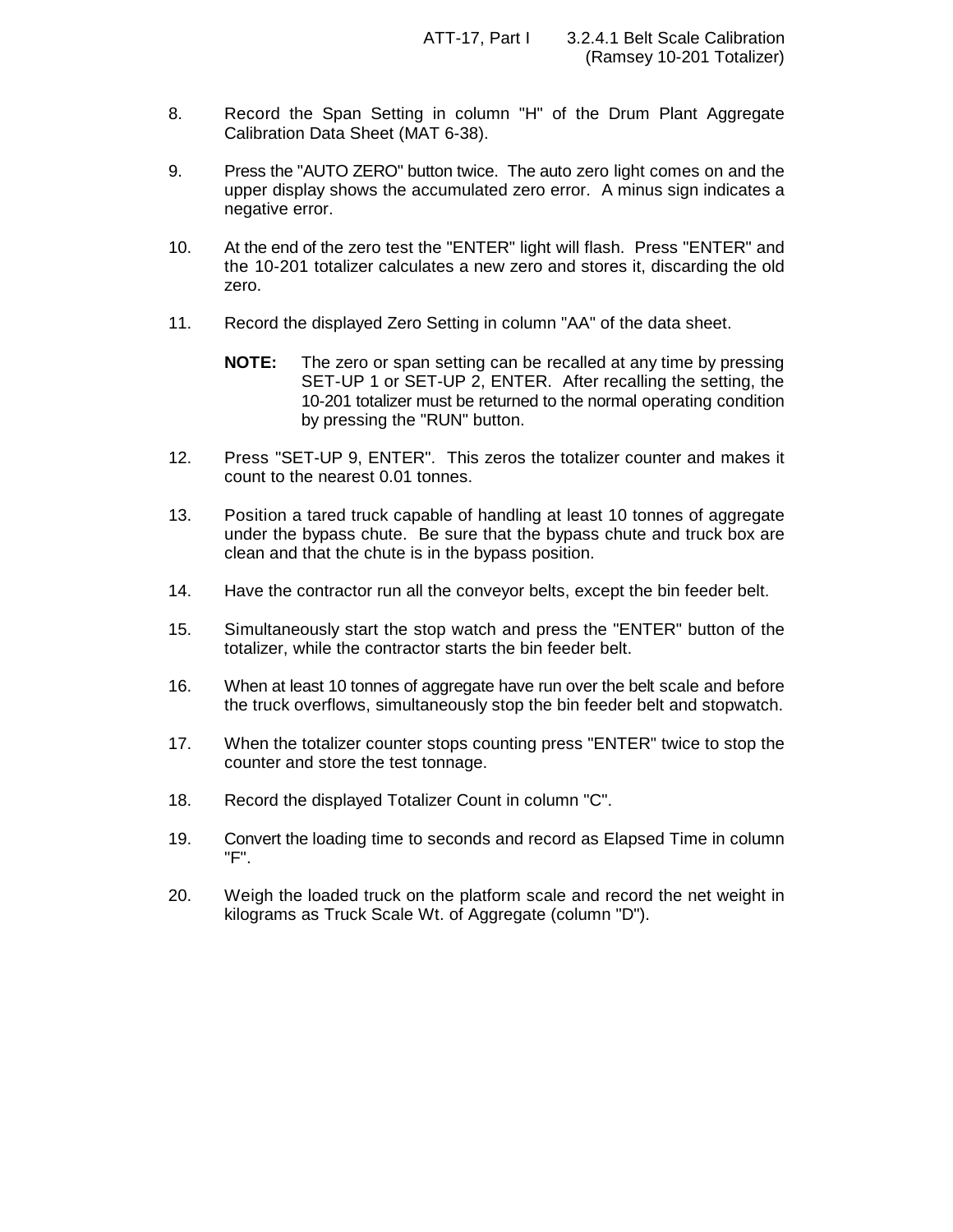21. Calculate the wet aggregate Production Rate in t/h (column "G") using the formula:

*Prod*. *Rate* (*t*/*h*) ' *Truck Scale Wt*. *of Aggregate in kg Time in Seconds* × 3.6

22. Determine the Truck Scale Wt. of Aggregate in tonnes (column "E") as follows:

*Truck Scale Weight* (*t*) ' *Truck Scale Wt*. *of Aggregate in kg* 1000 *kg*/*t*

- 23. Compare the Totalizer count (column "C") to the Truck Scale Wt. of Aggregate in t (column "E"). The totalizer count must be within  $\pm 0.5\%$  of the truck scale weight for two consecutive runs.
- 24. If the belt scale weight is not within  $\pm 0.5\%$  of the truck scale weight:
	- a) calculate the New Span Setting (column "I") using the formula:

New Span 
$$
\frac{Truck \text{ Scale } Wt}{Totalizer \text{ Count}} \times \text{Span Setting}
$$

- b) Have the contractor adjust the span setting to the new setting. This can be done manually by pressing "SET-UP 2, ENTER". Key in the new span and press "ENTER". Record the new span setting for the next run in column "H" of the data sheet.
- c) Repeat steps 9 to 24 until the totalizer count matches the truck scale weight within ±0.5% for 2 consecutive runs.
- 25. Have the contractor reduce the master feed control to produce a 25% lower production rate and repeat steps 9 to 24.

#### **3.2.4.2 Test Weights Calibration**

- 1. Ensure the scale is in the "Run" mode.
- 2. Repeat steps 1 to 12 of Section 3.2.2.2.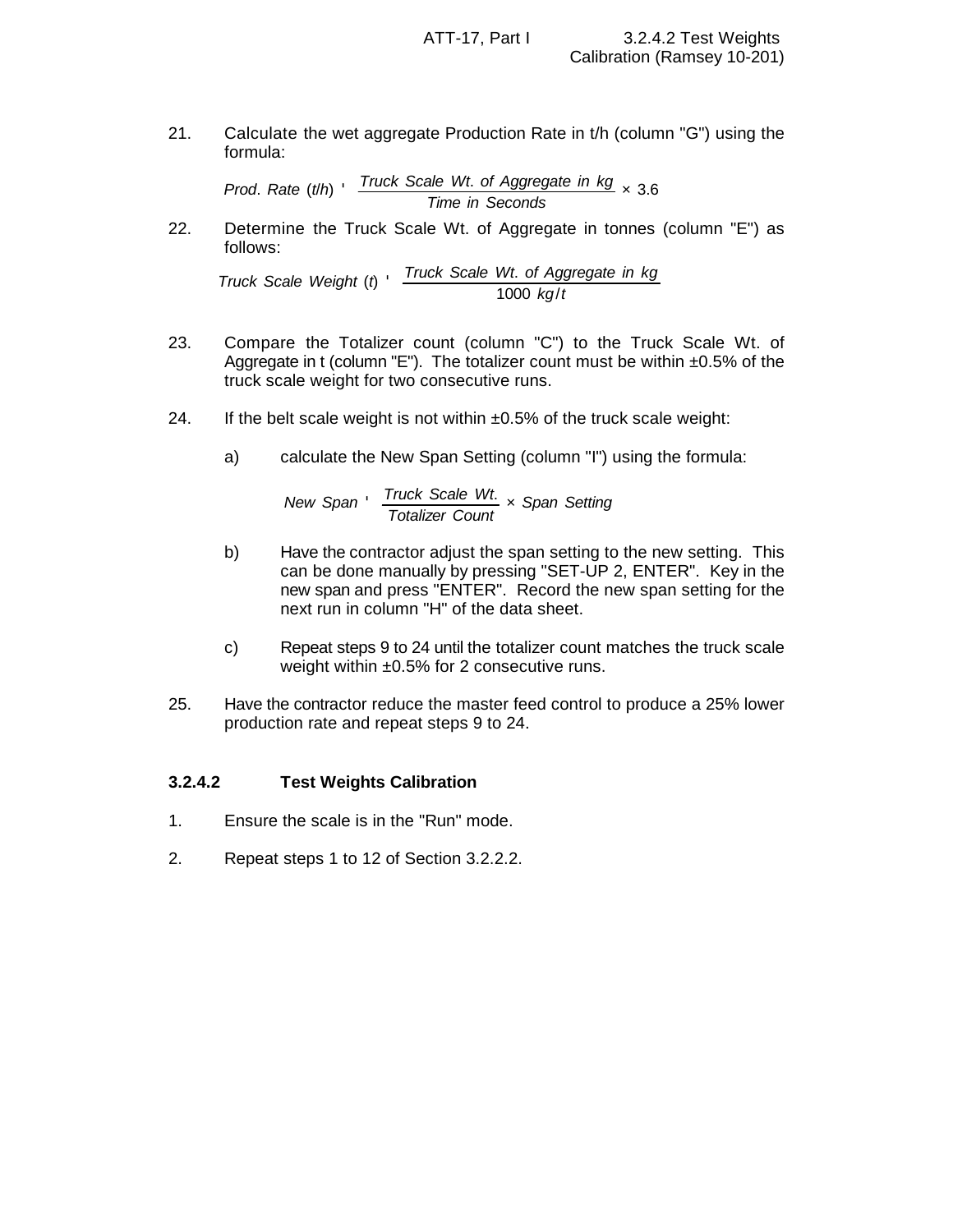#### **3.2.5 Barber-Greene Totalizer**

### **3.2.5.1 Belt Scale Calibration**

- 1. Repeat steps 1 to 6 of Section 3.2.2.1.
- 2. Have the contractor remove the Contec Controls nameplate covering the rocker switches and push the Rocker Switch #4 down to the "Calibrate" mode.
- 3. In the "Calibrate" mode, a bar appears on the upper left corner of all digital displays, as shown in Figure 6. The displays show the following:
	- a) **AGG. T.P.H**.: Dry aggregate count in fractions of a tonne: the display will show a zero in the left most digit; the middle digit is an accumulation of tenths of tonnes; and the right most digit is an accumulation of hundredths of tonnes.
	- b) **Filler T.P.H.** (if applicable): aggregate belt speed sensor.
	- c) **ASPHALT T.P.H**.: digital load cell voltage, scaled for display range of -24 to 999.



# FIGURE 6

4. Turn the fine zero dial as shown in Figure 7 until the ASPHALT T.P.H. display shows all zeros. Note that the display shows negative as well as positive numbers.



FIGURE 7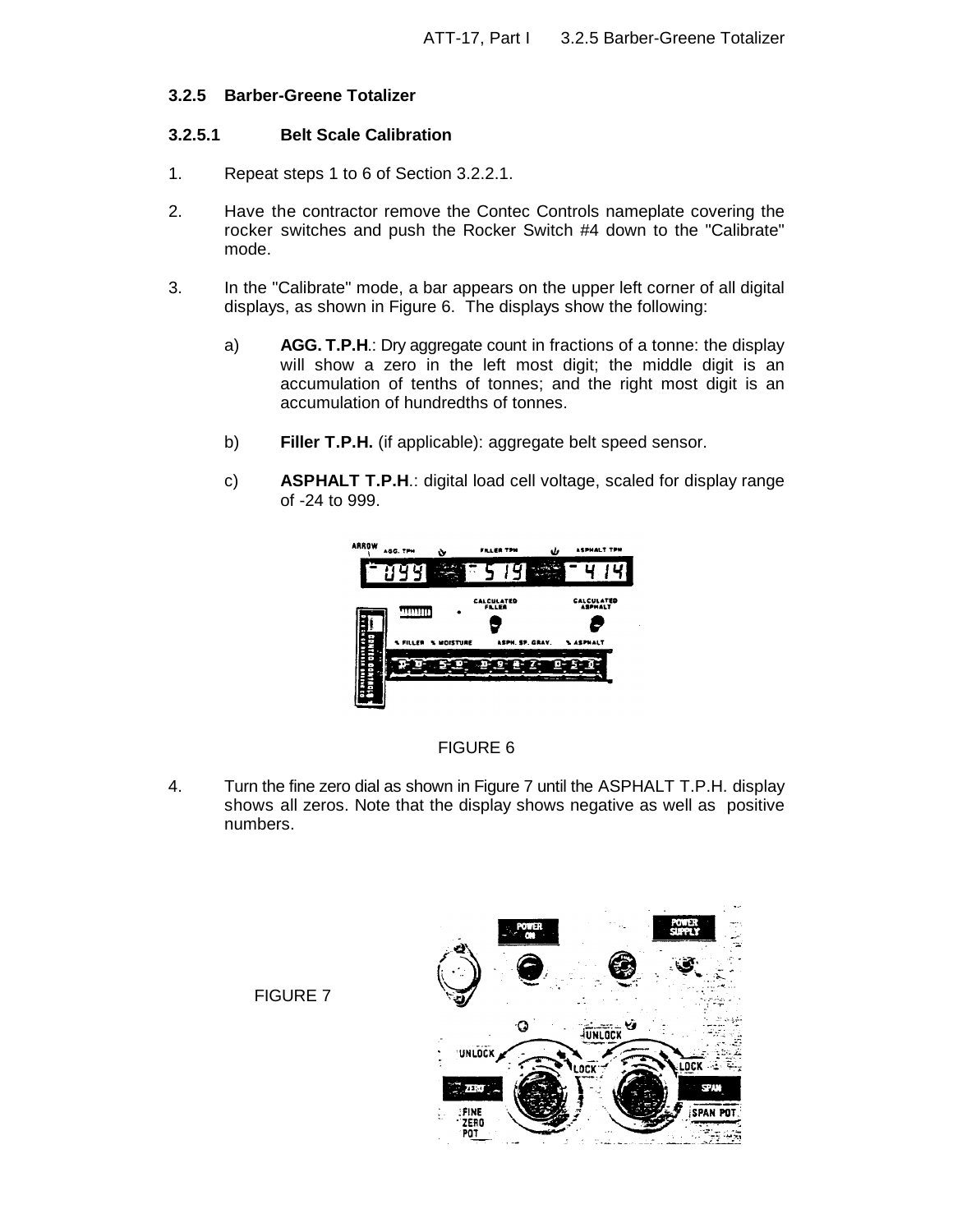- 5. Record the Zero Setting in column "AA" of the Drum Plant Aggregate Calibration data sheet (MAT 6-38) as shown in Figure 3.
- 6. Record the Span Setting in column "H".
- 7. Record the Totalizer Reading (column "A") as follows:
	- a) the full tonnes are shown in the Aggregate Total counter, and
	- b) the tenths and hundredths of tonnes are shown in the Agg. T.P.H. meter, middle and right digits respectively (i.e., the totalizer reading shown in Figures 6 and 8 is 53.99 t).





8. Repeat steps 12 to 26 of Section 3.2.2.1.

#### **3.2.5.2 Test Weights Calibration**

- 1. Repeat steps 1 to 3 of Section 3.2.2.2.
- 2. Note and record the Aggregate Meter Reading (Aggregate TPH) in column "M"; the Belt Speed (Filler TPH) in column "0"; and the Load Cell Voltage (Asphalt TPH) in column "P". Cross out and substitute the headings of columns "0" and "P".
- 3. Repeat steps 5 to 12 of Section 3.2.2.2.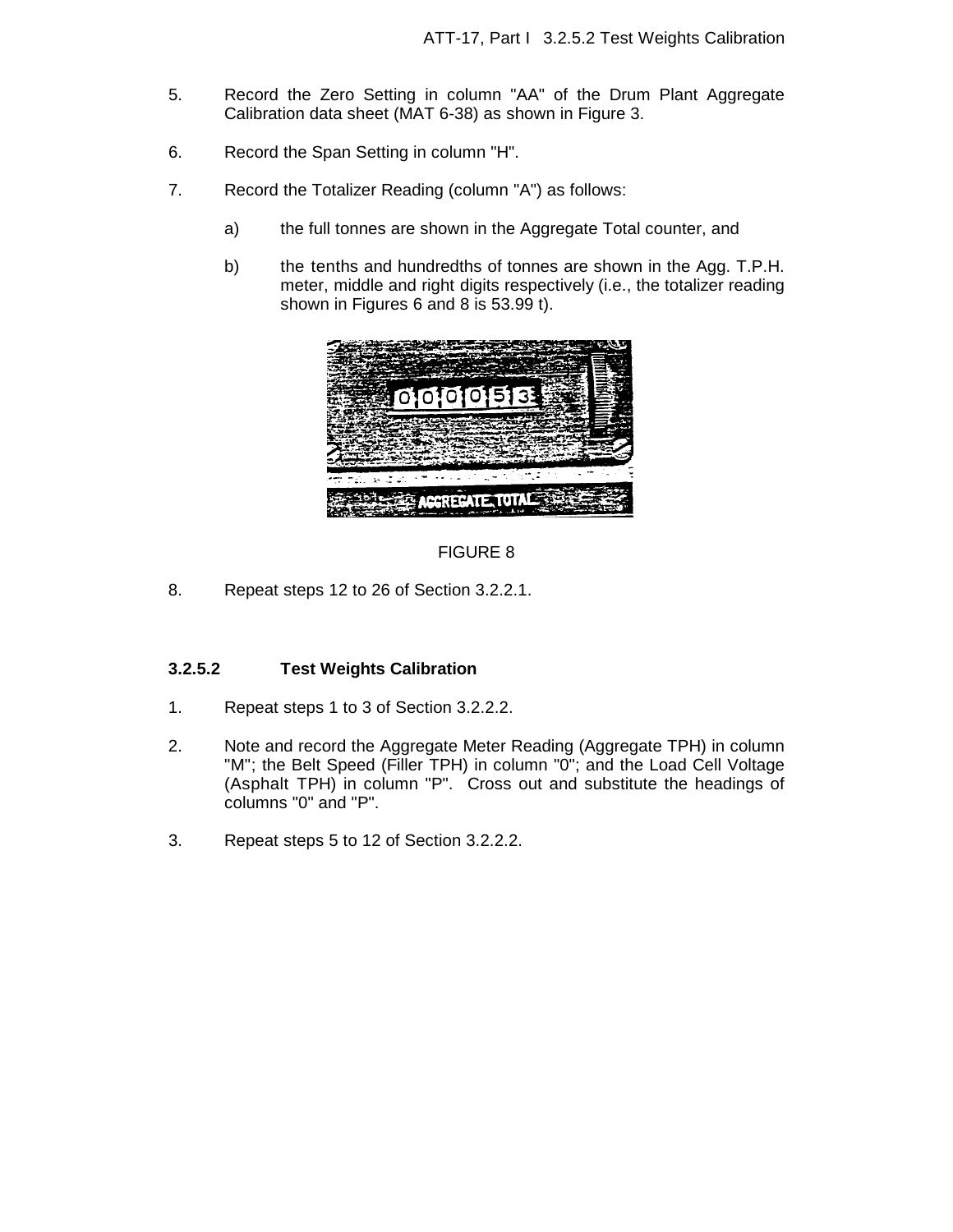# **3.3 Split Stockpiles or Aggregate Addition**

# **3.3.1 General**

'

If using a split stockpile and/or if adding blend sand, filler or coarse material to the crushed aggregate, the cold feed bins of the drum mix plant must be calibrated. The bin calibration is performed after the calibration of the belt scale and test weights.

Drum plants have from 2 to 4 cold feed bins. Each bin motor speed (rev/min) is controlled by an individual trimmer or dial on the control panel. The master dial controls all the bin trimmers together without affecting the established proportions (gradation).

Each cold feed bin must be individually calibrated. When two bins have the same aggregate size and the same gate opening, one test run should be performed on the second bin to ensure the output is similar.

# **3.3.2 Cold Feed Bin Calibration**

- 1. Obtain the desired wet mix production rate (determined in Section 3.1.2), the expected mix moisture content, and design asphalt content (from the Mix Design) or the target asphalt content.
- 2. Determine the desired dry mix production rate in t/h as follows:

*Dry Mix Prod*. *Rate* ' *Wet Mix Production Rate* 100 % *Mix Moisture Content in* % × 100%

3. Determine the desired total dry aggregate production rate in t/h using the formula:

> *Dry Mix Production Rate* 100 % *Design or Target Asphalt Content in* % × 100%

4. Calculate the dry aggregate production rate in t/h for each bin as follows:

$$
5\,\frac{\text{Stockpile Proportion in }\% \times \text{Total Dry Aggregate Production Rate (t/h)}}{100\%}
$$

e.g., 425 t/h Wet Mix Production Rate with 5.9% asphalt content and 0.3% moisture content

$$
Dry\ Mix \frac{425}{100.3} \times 100 \frac{423.7 \text{ th}}{}
$$

*Dry Aggregate* 
$$
\frac{423.7}{105.9} \times 100
$$
 *'* 400 *th*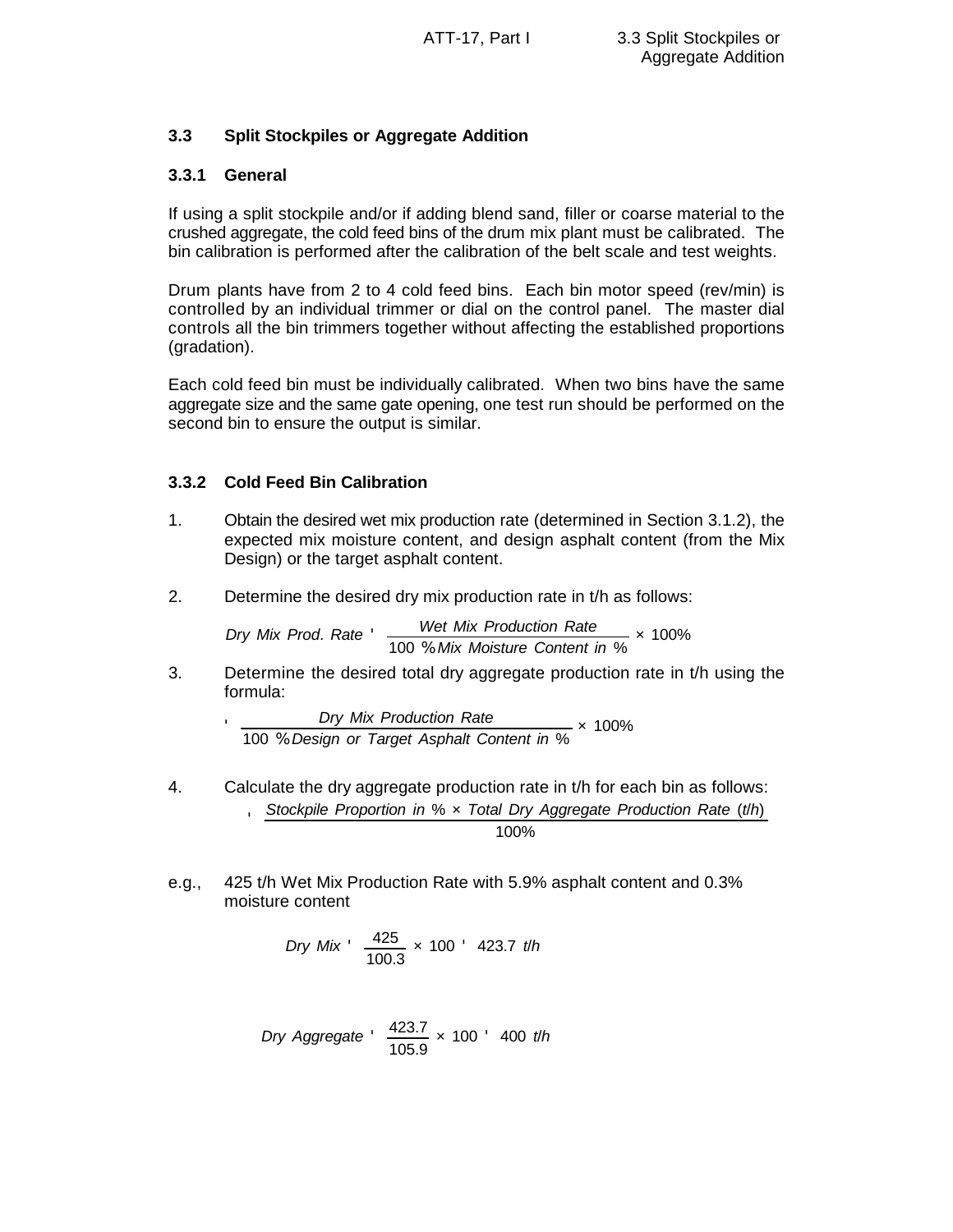Bin Proportions: 53% coarse, 35% fines and 12% blend sand

$$
400 \times \frac{53}{100}
$$
212 *th* coarse aggregate  
400 ×  $\frac{35}{100}$  140 *th* natural fines  
400 ×  $\frac{12}{100}$  48 *th* blend sand

- 5. Have bin number 1 filled with representative aggregate from the coarse stockpile.
- 6. Set the master potentiometer at 100 and the individual bin trimmers at 50.
- 7. Have a tared haul truck under the calibration chute.
- 8. Record the Bin No. and Gate Opening in column "Q" and the Bin Trimmer Setting in column "R", as shown in Figure 9.
- 9. With the gathering and inclined conveyors running, simultaneously start the feeder conveyor and stop watch.
- 10. Record the Bin Meter Reading in column "S" and the Aggregate Meter Reading in column "Z".
- 11. Take two or more tachometer readings on the electric motor on the feed conveyor. Record as Bin Speed in rev/min (column "T").
- 12. When the truck is full, stop the feeder and stop watch while leaving the gathering and incline conveyors running.
- 13. Record the elapsed time in seconds in column "V".
- 14. Weigh the truck with the material and subtract the tare. Record as Wet Wt. of Aggregate in column "U":
- 15. Obtain a representative moisture content sample of the aggregate in the truck as directed in ATT-38, SAMPLING, Gravel and Sand.
- 16. Determine the Aggregate Moisture content as directed in ATT-14, MOISTURE CONTENT, Open Pan Method, and record it in column "X".
- 17. Calculate the Wet Aggregate Production Rate in t/h (column "W") using the formula:

*Wet Agg*. *Prod*. *Rate* (*t*/*h*) ' *Wet Wt*. *of Aggregate* (*kg*) *Elapsed Time in Seconds* × 3.6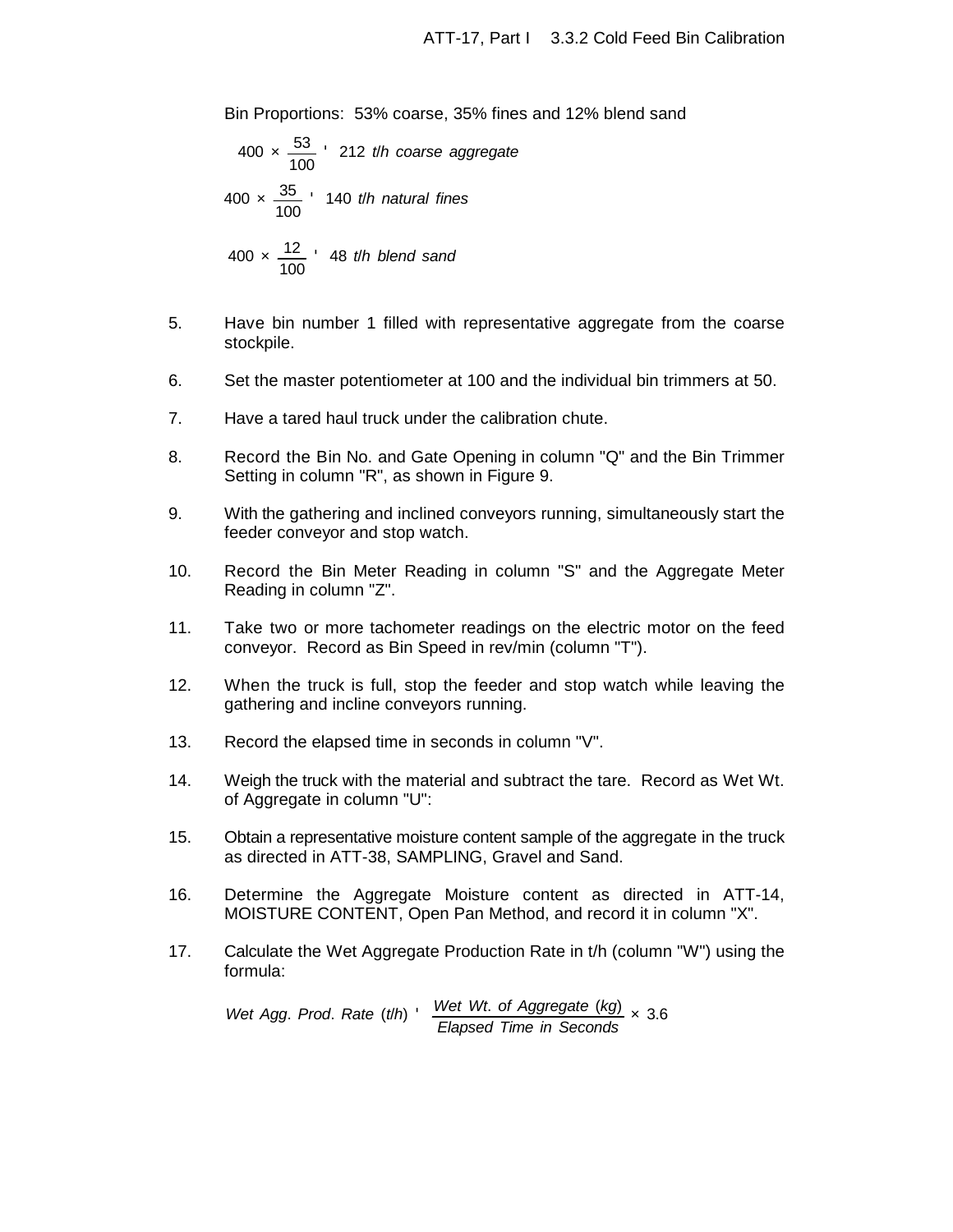### ATT-17, Part I 3.3.2 Cold Feed Bin **Calibration**

# DRUM PLANT AGGREGATE CALIBRATION



PROJECT 40.30 FROM WILLMAY RIVER TO ALBERTA RESOURCES PIT NAME  $\frac{7\mu\epsilon_L V}{2}$  MILE CREEK LOCATION  $\frac{5\mu}{10-55-27-5}$ PROJECT MANAGER 1. M. GOOD  $DISTRICT$ <sub>2</sub> CONTRACTOR BLACKTOP PAVING PLANT DOMELAS HOO

#### BELT SCALE CALIBRATION

| AA             |                   | в              | c                       | D                                                          |        | F              | G                          | н              |                                   |  |
|----------------|-------------------|----------------|-------------------------|------------------------------------------------------------|--------|----------------|----------------------------|----------------|-----------------------------------|--|
| <b>ZERO</b>    | TOTALIZER READING |                | <b>TOTALIZER</b>        | <b>TRUCK</b><br><b>SCALE</b><br>WT. OF<br><b>AGGREGATE</b> |        | <b>ELAPSED</b> | <b>PROD</b><br><b>RATE</b> | <b>SPAN</b>    | <b>NEW SPAN</b><br><b>SETTING</b> |  |
| <b>SETTING</b> | <b>FINAL</b>      | <b>INITIAL</b> | <b>COUNT</b><br>$A - B$ | kg                                                         | D/1000 | <b>TIME</b>    | 3.5D/F                     | <b>SETTING</b> | EH/c                              |  |
| 500            | 19.8              | 9.1            | 10.7                    | 11200                                                      | 11.2   | 105            | 384                        | 505            | 529                               |  |
| 500            | 30.4              | 19.8           | 10.6                    | 11420                                                      | 11.42  | سی ر           | 392                        | 505            | 544                               |  |
| 500            | 41.8              | 30.4           | 11.4                    | 11390                                                      | 11.39  | 105            | 391                        | 544            | 544                               |  |
| 500            | 53.3              | 41.8           | 11.5                    | 11495                                                      | 11.495 | 105            | 394                        | 544            | 544                               |  |
| 500            | 64.7              | 53.3           | 11.4                    | 11405                                                      | 11.4   | 105            | 391                        | 549            | 544                               |  |
| 500            | 74.4              | 64.7           | 9.7                     | 9670                                                       | 9.67   | 1,20           | -90                        | 544            | 542                               |  |

CALIBRATION OF TEST WEIGHTS

| TOTALIZER COUNT |               |              | <b>AGGREGATE</b> | <b>TOTALIZER</b>              | <b>PROCESS</b>       | <b>RATE</b>          |
|-----------------|---------------|--------------|------------------|-------------------------------|----------------------|----------------------|
|                 | <b>L</b> 0001 | ELAPSED TIME |                  | METER READING PRODUCTION RATE | <b>METER READING</b> | <b>METER READING</b> |
|                 | kg            |              | t/h              | $\frac{16}{4}$                | ٧h                   |                      |
| 38.0            | 38000         | 363          | 377              | 397                           | 377                  | 75                   |

**# ADJUST METER UNTIL EQUAL TO N** 

RAMSEY TOTALIZER ELECTRONIC CALIBRATION

SPLIT STOCKPILES

PROPORTIONS: BLEND SAND  $\ell^2$  & COARSE 53 & FINE 35

|                  |                    |                              |                                          |                     | FROFORTIONS BLEND SAND <u> IT T</u> COARSE 22 TIME |                |                        |                              |                        | ___                              |
|------------------|--------------------|------------------------------|------------------------------------------|---------------------|----------------------------------------------------|----------------|------------------------|------------------------------|------------------------|----------------------------------|
|                  | $\bullet$          | $\mathbf{R}$                 | s                                        | T.                  | u                                                  | <b>v</b>       | w                      | x.                           | Y                      | z.                               |
|                  | GATE<br>BIN OPEN - | <b>BIN</b><br><b>TRIMMER</b> | <b>BIN METER</b>                         | <b>BIN</b>          | IWET WT. OF                                        | <b>ELAPSED</b> | WET AGG.<br>PROD. RATE | AGGREGATE<br><b>MOISTURE</b> | DRY AGG.<br>PROD. RATE | <b>AGGREGATE</b><br><b>METER</b> |
| NO.              | <b>ING</b>         | <b>SETTING</b>               | <b>READING</b>                           | <b>SPEED</b>        | <b>AGGREGATE</b>                                   | <b>TIME</b>    | 26Щ                    | <b>CONTENT</b>               | 100W<br>$100 - X$      | <b>READING</b>                   |
|                  | cm                 |                              |                                          | rev/ <sub>min</sub> | kg                                                 | $\bullet$      | t/h                    | s.                           | t/h                    | tሐ                               |
|                  | 26                 | 50                           | 50.3                                     | 875                 | 1165                                               | 300            | 134                    | 2.6                          | 131                    | 35ء                              |
|                  | 26                 | 50                           | 49.8                                     | 57о                 | 1080                                               | 300            | 133                    | 2.6                          | 130                    | 135                              |
|                  | 26                 | 70                           | 70. J                                    | 1225                | 098ء,                                              | ە ج            | 168                    | 2.6                          | 183                    | 190                              |
|                  | 26                 | سمج                          | 95.4                                     | 1665                | 10615                                              | 150            | 255                    | 2.6                          | 248                    | 260                              |
| $\boldsymbol{z}$ | 26                 | 50                           | 50 ·/                                    | 875                 | 11180                                              | 360            | 112                    | $6 - 1$                      | 105                    | 10 <sup>o</sup>                  |
| $\overline{z}$   | 26                 | 50                           | 50 2                                     | 875                 | 11270                                              | 360            | 113                    | 6.1                          | 106                    | צון                              |
| $\boldsymbol{z}$ | 26                 | 70                           | 70.2                                     | 1225                | ı i59o                                             | 271            | 154                    | 6.]                          | 145                    | 155                              |
| 2                | 26                 | 90                           | 904                                      | 1575                | 9905                                               | 180            | 198                    | $6 - 1$                      | 187                    | 200                              |
| 3                | $15^\circ$         | 50                           | 49.5                                     | 875                 | 7440                                               | 360            | 74                     | 9.7                          | 61                     | 75                               |
| з                | سى                 | 50                           | 50/                                      | 875                 | 74 Io                                              | 360            | 75                     | 9.7                          | 68                     | سمح                              |
| 3                | $15^\circ$         | 30                           | 28.7                                     | 500                 | 4310                                               | 360            | 43                     | 9.7                          | 39                     | 45                               |
| 3                | 15                 | 15                           | 14.5                                     | 250                 | 3470                                               | 600            | 20.B                   | 9.7                          | $\prime$ 7             | 25                               |
|                  |                    |                              | SEND A COPY TO TRANSPORTATION LAROPATORY |                     |                                                    |                |                        |                              |                        |                                  |

TRANSPORTATION LABORATORY

DATE 86.06.27

MATERIALS TECHNOLOIST R. STEPHEN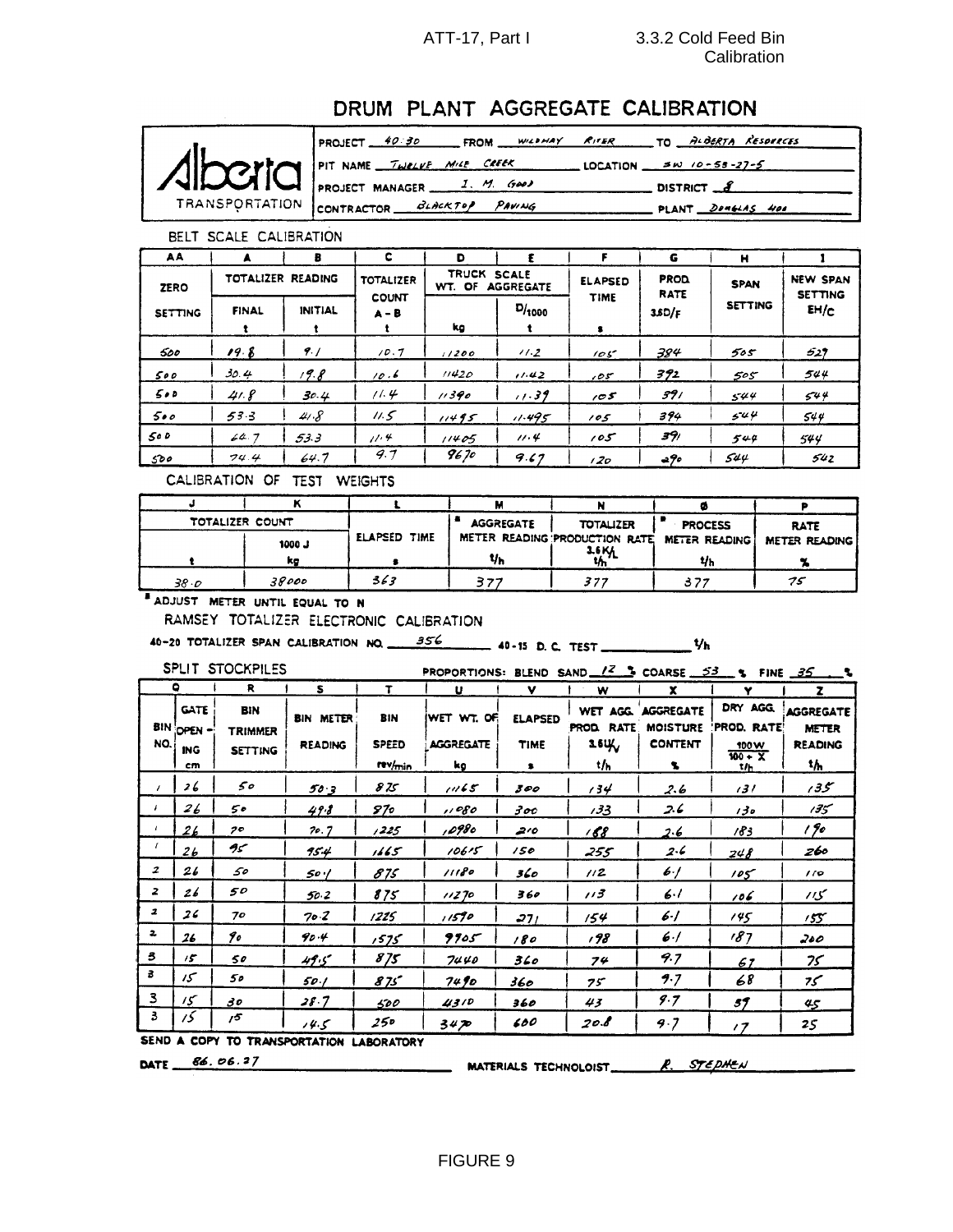18. Determine the Dry Aggregate Production Rate in t/h (column "Y") as follows:

*Dry Agg*. *Prod*. *Rate* (*t*/*h*) ' *Wet Aggregate Production Rate* 100 % *Agg*. *Moisture Content in* % × 100 %

- 19. Compare the Dry Aggregate Production Rate (column "Y") to the Aggregate Meter Reading (column "Z"). The two figures should be the same.
- 20. Perform a second and third run at the same settings to ensure that the aggregate flow rate is consistent. All three runs should be within 5% of each other.
- 21. Repeat steps 7 to 20 at two other bin trimmer settings that will cover the range of plant production.
- 22. Repeat steps 6 to 21 for the fines and sand bins. The sand bin gate should be set fairly low to obtain a consistent feed.
- 23. When the aggregate calibration is complete, draw graphs for each bin. Plot the dry aggregate production rate in t/h versus the speed in rev/min of the feeder motors. Figure 10 shows an example of graphs drawn from the calibration.



FIGURE 10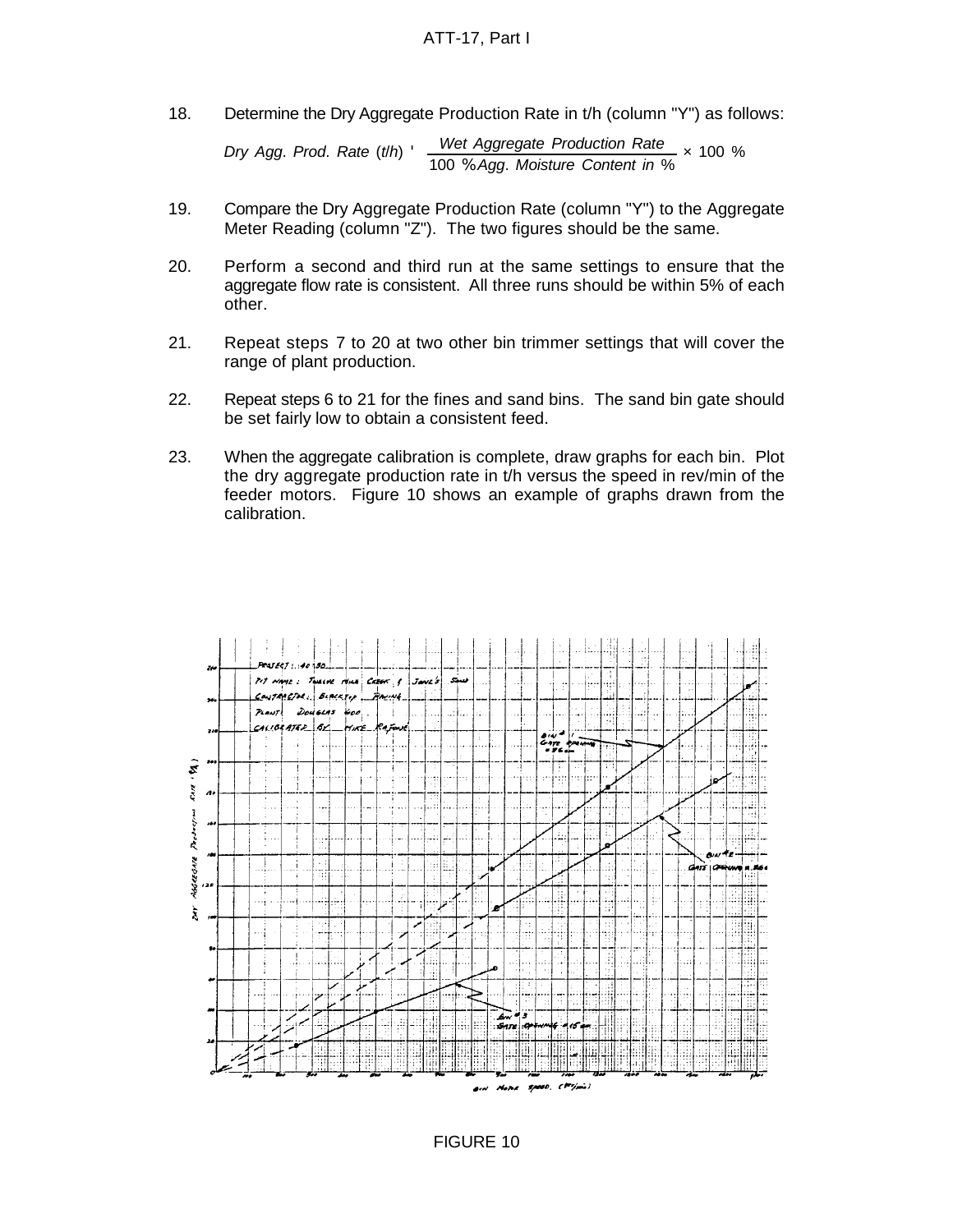# **3.3.3 Setting the Proportions**

1. Determine the speed in rev/min from each graph for each bin to achieve the dry aggregate production rate determined in step 4 of section 3.3.2.

| e.g., | Bin #1 Coarse     | $212 t/h = 1420$ rev/min (from graph)                      |
|-------|-------------------|------------------------------------------------------------|
|       |                   | Bin #2 Natural Fines $140 t/h = 1180$ rev/min (from graph) |
|       | Bin #3 Blend Sand | $48 t/h = 620 \text{ rev/min (from graph)}$                |

- **NOTE:** The above data was based on the master potentiometer at 100, therefore, the master setting should be a percentage of the aggregate production rate.
- 2. Set each bin motor speed by adjusting the individual bin trimmers and taking tachometer readings until the tachometer readings on each bin equals that determined in step 1 above. A truck may have to be placed under the calibration chute to catch the aggregate.
- 3. The bin motors must increase and decrease proportionately. Verity if as follows:
	- a) Decrease the master potentiometer to 70.
	- b) Use a tachometer to determine the speed of each bin motor.
	- c) Use the bin graphs to determine the production rate from each bin. The graphs may have to be extended for this check.
	- d) Add the production rates together to obtain the total production rate.
	- e) Multiply each production rate by one hundred and divide the result by the total production rate. The result is the percent split of each size and should not change by more than 1.0%.

| e.g., | Bin #1 coarse<br>Bin #2 natural fines<br>Bin #3 blend sand |              | 1010 rev/min $=$<br>$870$ rev/min =<br>450 rev/min $=$ |                                                         |           |  | 151 t/h (from graph)<br>104 t/h (from graph)<br>35 t/h (from graph) |
|-------|------------------------------------------------------------|--------------|--------------------------------------------------------|---------------------------------------------------------|-----------|--|---------------------------------------------------------------------|
|       |                                                            | <b>TOTAL</b> |                                                        | $\mathbf{r}$                                            | 290 $t/h$ |  |                                                                     |
|       |                                                            |              |                                                        | Bin #1 $\frac{151}{290}$ x 100 ' 52% as compared to 53% |           |  |                                                                     |
|       |                                                            |              |                                                        | Bin #2 $\frac{104}{290}$ x 100 ' 36% as compared to 35% |           |  |                                                                     |
|       |                                                            |              |                                                        | Bin #3 $\frac{35}{290}$ × 100 ' 12% as compared to 12%  |           |  |                                                                     |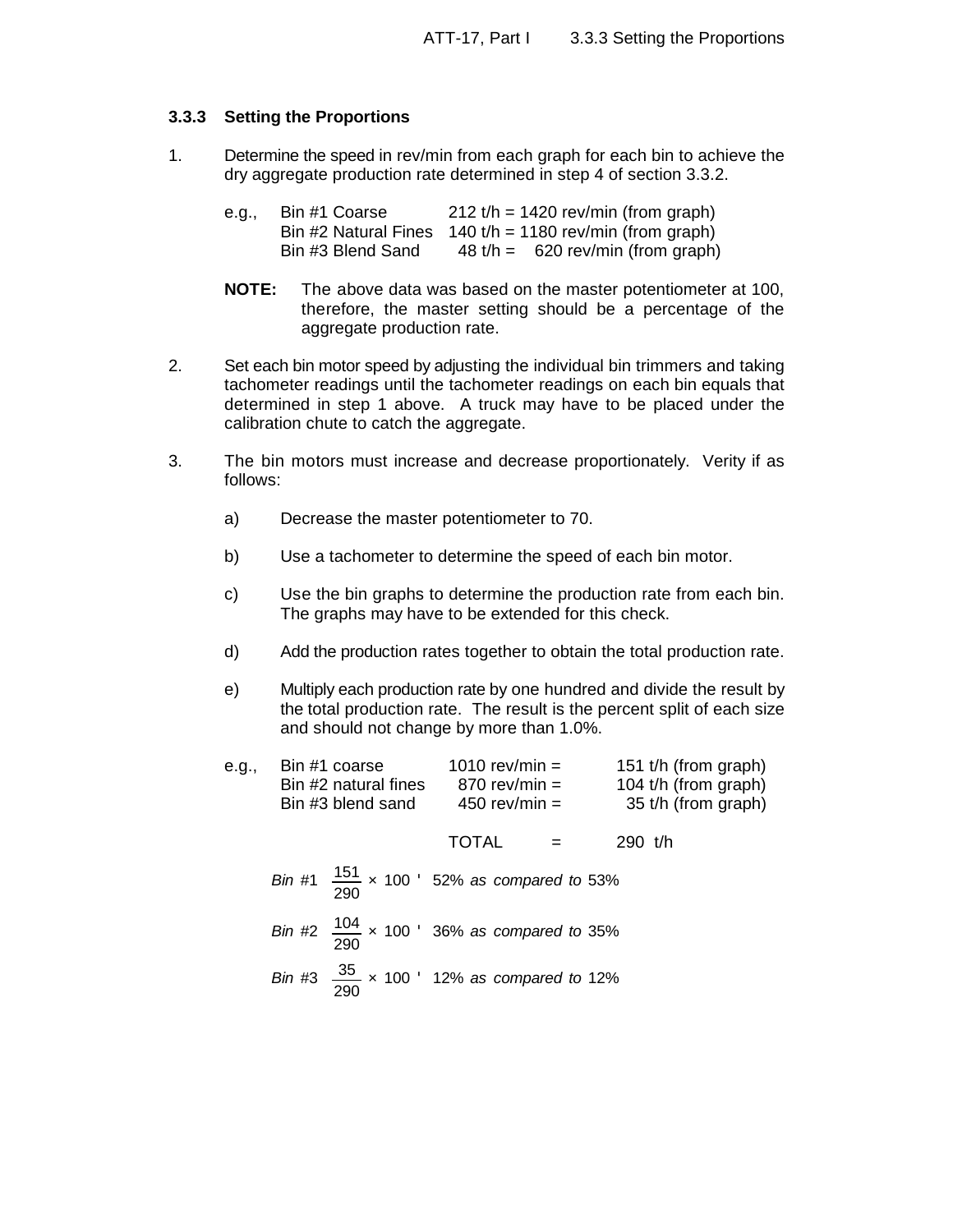# **3.4 Calibration of the Asphalt System**

The asphalt system is calibrated after the belt scale calibration. The data obtained is recorded on the Drum Plant Asphalt Calibration, MAT 6-39. When requested, a copy of the form is sent to the department.

The temperature of the asphalt cement in the storage tanks should be at the temperature to be used throughout the project.

# **3.4.1 Control Console Dials**

Figures 11, 12 and 13 are typical examples of Cedarapids, Barber-Greene and Boeing control console layouts.

On most drum mix plants, the following control console dials are set prior to the calibration:

1. Relative Density dial, also known as the Specific Gravity dial (Imperial system), Asphalt Compensation dial or kilograms per volume (gallon, in the Imperial system) dial.

Leave this dial at the setting used on the previous project.

Record the Relative Density Dial reading in the title block of the data sheet as shown in Figure 14.

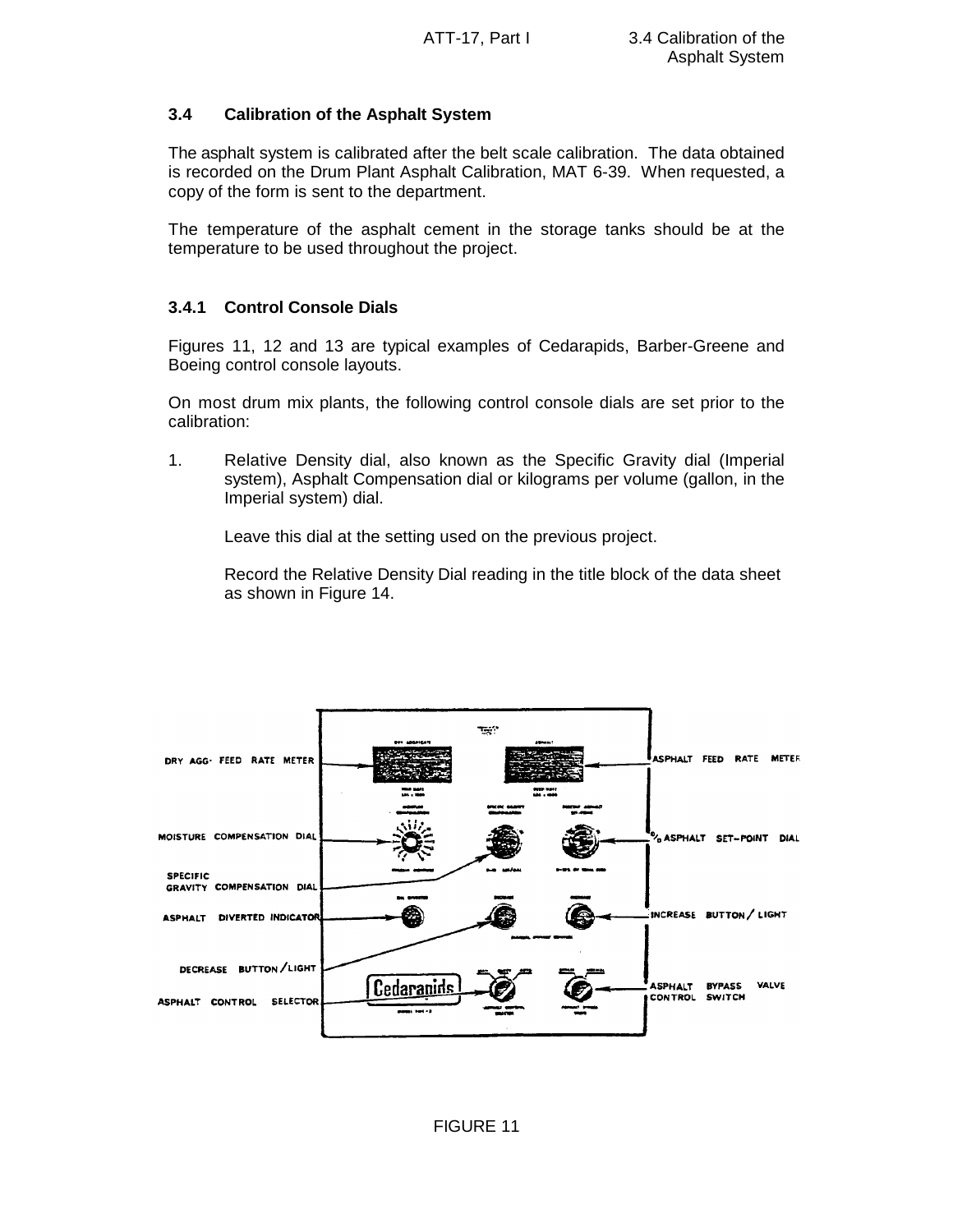

- Power On/Off Switch  $\mathbf{1}$
- Auto/Off/Manual Switch  $\overline{2}$
- 3 Increase-Decrease Asphalt Buttons 12
- 4 Percent Asphalt Dial
- 5 Pounds Per Gallon Dial
- 6 Percent Moisture Dial
- 7 Calculated TPH Meter
- 8 Asphalt Delivered TPH Meter
- 9 Aggregate TPH Meter
- 10 Asphalt Gallon Counter
- 11 Water GPM Meter (when used)
- **Master Stop Button**
- 13 Master Start Button
- 14 Master Interlock Light
- 15 Asphalt Valve Return Light
- 16 Asphalt Valve Spray Light
- 17 Asphalt Control Button



2. Percent Asphalt Dial or Asphalt Set Point.

> The asphalt is calibrated at three settings on the dial. One setting at the design (or target) asphalt content, one setting 0.5% above and one setting 0.5% below the design (or target) asphalt content.

3. Percent Moisture Dial.

This dial is set at zero during the asphalt calibration.

4. Asphalt Tonnes Per Hour Meter, Flow Meter, or Revolution Counter, Rev/Min Meter (for Boeing Plants).

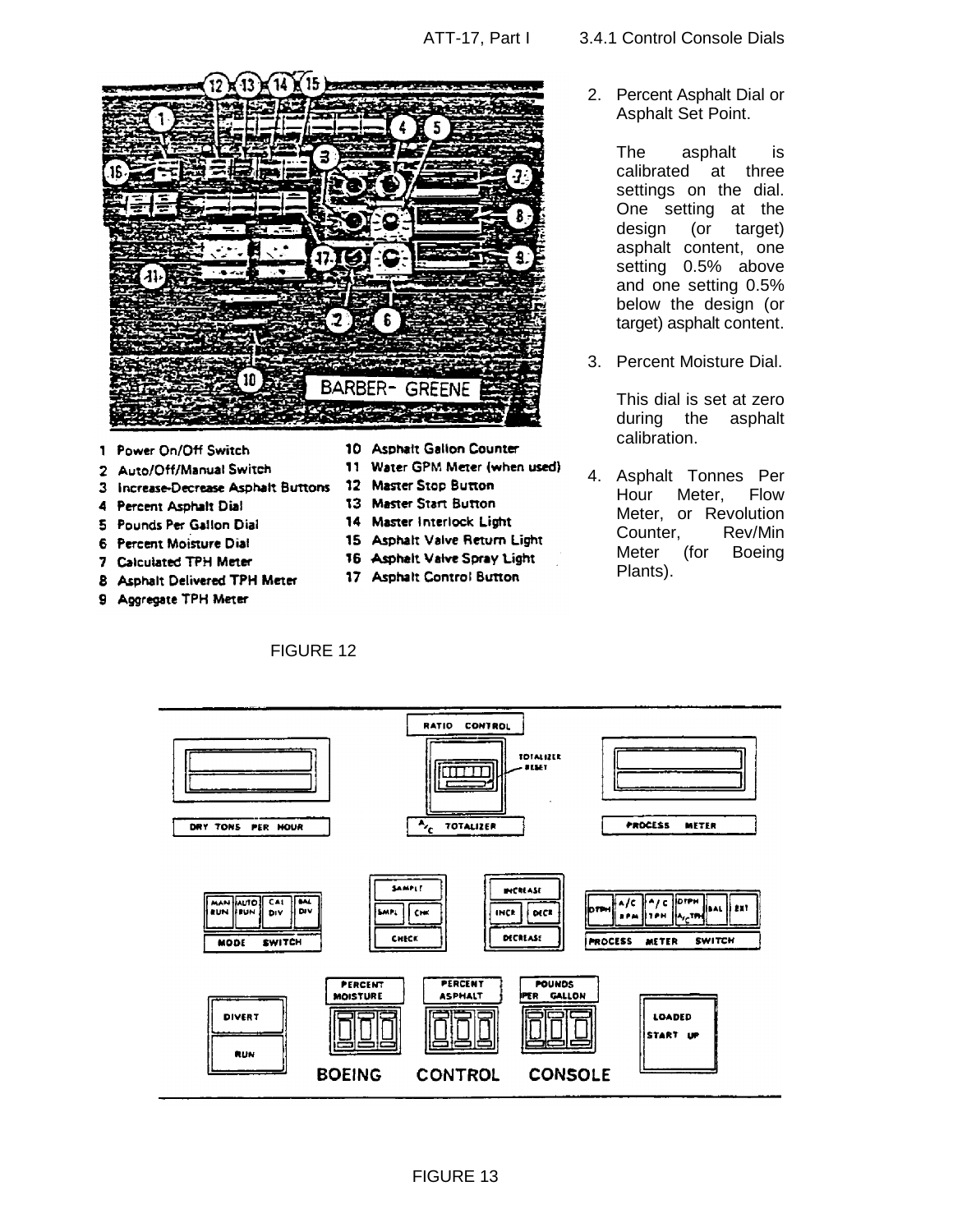The flow meter and revolution counter should be zeroed or an initial reading should be taken prior to the asphalt calibration.

### **3.4.2 Asphalt Calibration Procedure**

- 1. Have the asphalt lines and pump brought to operating temperature by pumping asphalt through the lines and returning it to storage.
	- **NOTE:** The asphalt must be pumped into a tared container of at least 4000 litres capacity, usually a distributor truck. If a distributor truck is used, check to ensure that the tank is clean, as a small amount of water or emulsion will cause hot asphalt to foam and spray out of the tank.

|                                 | TRANSPORTATION                                                          |                               |                                 |                               |                        | DRUM PLANT ASPHALT CALIBRATION |                         |                          |                                                  |                            |
|---------------------------------|-------------------------------------------------------------------------|-------------------------------|---------------------------------|-------------------------------|------------------------|--------------------------------|-------------------------|--------------------------|--------------------------------------------------|----------------------------|
|                                 | <b>PROJECT</b> 20:36 40:36 JOB NO. 77668 DISTRICT $\frac{EDS}{N}$ (8)   |                               |                                 |                               |                        |                                |                         |                          |                                                  |                            |
|                                 | PIT NAME TWELVE MILE CREEK PIT LOCATION EN 10-53-27-5                   |                               |                                 |                               |                        |                                |                         |                          |                                                  |                            |
|                                 | PROJECT MANAGER R. JENNEON CONTRACTOR BLACKTOP POWING PLANT DONGLAS 400 |                               |                                 |                               |                        |                                |                         |                          |                                                  |                            |
|                                 | TEST WEIGHTS $S \otimes 10 kg$ RELATIVE DENSITY DIAL 9.43               |                               |                                 |                               |                        |                                |                         |                          |                                                  |                            |
|                                 | RATE METER READING 75                                                   |                               |                                 |                               |                        | 8 ASPHALT TEMPERATURE /40      |                         |                          |                                                  | ۰c                         |
| A                               | в                                                                       | $\mathbf{c}$                  | D                               | E.                            | F.                     | G                              | н                       | 1                        | J.                                               | ĸ                          |
| WT. OF                          | <b>TOTALIZER</b>                                                        |                               | REV. OR                         |                               | PERCENT ASPHALT        |                                |                         |                          | ASPHALT PROD RATE   ASPHALT PUMP SPEED   WT. PER |                            |
| <b>ASPHALT</b><br><b>PUMPED</b> | <b>AGGREGATE</b><br><b>COUNT</b>                                        | <b>ELAPSED</b><br><b>TIME</b> | <b>VOLUME</b><br><b>COUNTED</b> | <b>DIAL</b><br><b>READING</b> | <b>ACTUAL</b><br>A/10B | <b>METER</b><br><b>READING</b> | <b>ACTUAL</b><br>3.6A/c | ME FER OR<br>ipump readi | <b>ACTUAL</b><br>60D <sub>C</sub>                | <b>REV. OR VOL.</b><br>A/D |
| kg                              | $\mathbf{t}$                                                            | $\bullet$                     | rev. OR vol.                    | ъ.                            | ч.                     | t/h                            | t/h                     | rev/min                  | rev/min                                          | 端ᅇᇥ                        |
|                                 | CALIBRATION OF METERS                                                   |                               |                                 |                               |                        |                                |                         |                          |                                                  |                            |
| 4530                            | 75                                                                      | 716                           | 1982                            | 5.9                           | 6.0                    | 22.7                           | 22.7                    | 22.7                     | 165.                                             | 2.29                       |
| 42,0                            | 70                                                                      | 890                           | 1838                            | 59.                           | 6.0                    | 17.1                           | $170 -$                 | 17.0                     | 125                                              | 2.29                       |
|                                 | CALIBRATION OF ASPHALT PROPORTIONING SYSTEM                             |                               |                                 |                               |                        |                                |                         |                          |                                                  |                            |
| 1299                            | 20                                                                      | 181                           | 567                             | 6.4                           | 65                     | 24.4                           | 24.5                    | 177                      | 178                                              | 2.29                       |
| 1096                            | 20                                                                      | 198                           | 479                             | 5.4                           | 55                     | 20.6                           | 20.6                    | 151                      | 150                                              | 2.29                       |
| 1301                            | 20 <sub>o</sub>                                                         | 254                           | 568                             | 64                            | $6.5^{\circ}$          | 18.5                           | 18.4                    | 135                      | 154                                              | 2.29                       |
| 1100                            | 20                                                                      | 253                           | 480                             | 5.4                           | 5.5                    | 15.8                           | 15.7                    | 114                      | 114                                              | 2.27                       |
|                                 |                                                                         |                               |                                 |                               |                        |                                |                         |                          |                                                  |                            |
| * KD                            |                                                                         |                               |                                 |                               |                        |                                |                         |                          |                                                  |                            |
|                                 | D - REV. = REVOLUTIONS OF THE PUMP                                      |                               |                                 |                               |                        |                                |                         |                          |                                                  |                            |

| MATERIALS TECH | ົນ. | ונדואת | DATE | 86.05.23 |
|----------------|-----|--------|------|----------|
|                |     |        |      |          |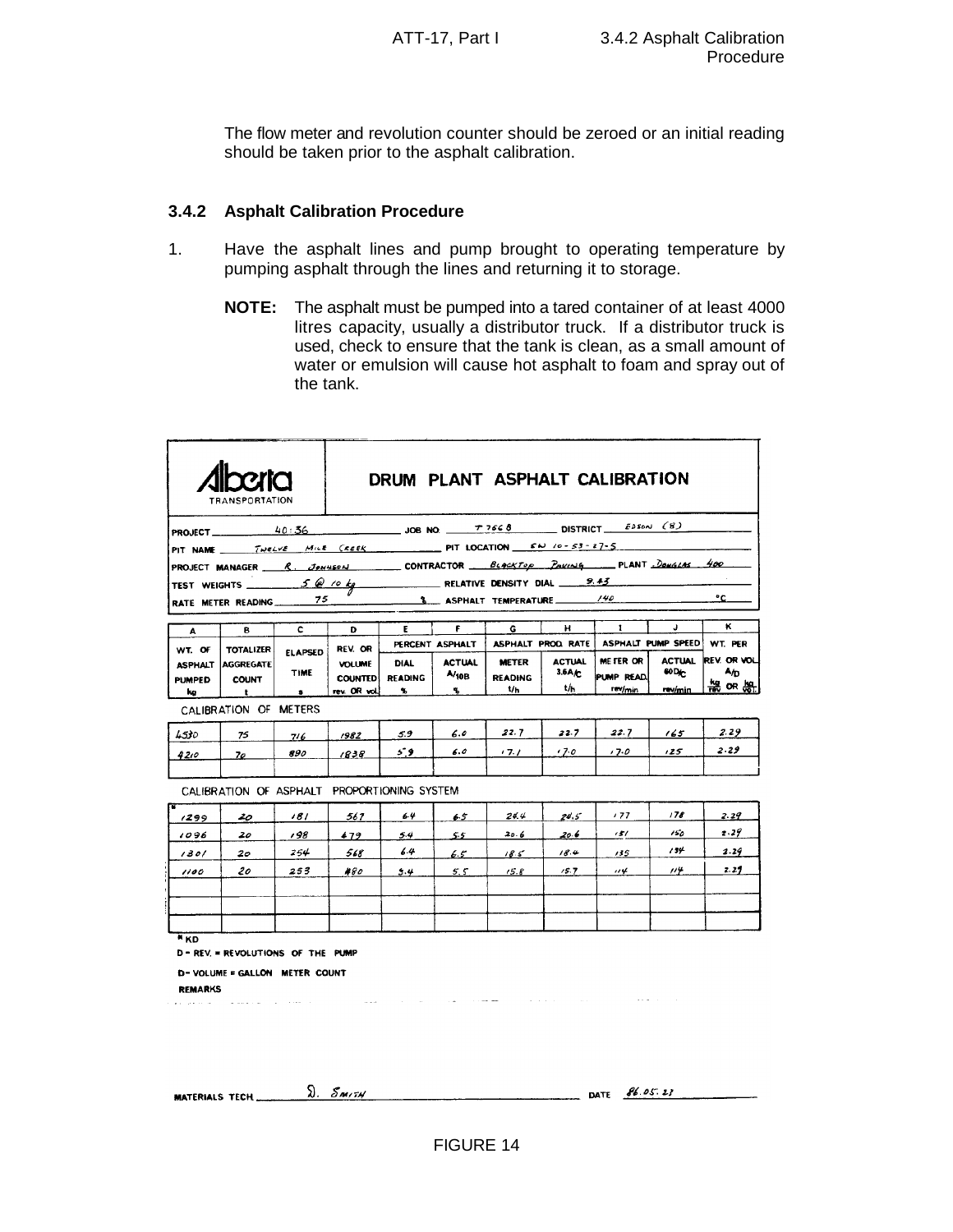- 2. Set the percent asphalt dial at the design asphalt content setting and record as Percent Asphalt Dial Reading (column "E"). Also set the percent moisture dial at zero.
- 3. Place on the belt scale the weights used for the calibration of test weights and record the weight in the title block of the data sheet.
- 4. Place the asphalt control system in the automatic mode.
	- **NOTE**: Some asphalt plants cannot be placed in the automatic mode until the asphalt reading is up to the proper production rate.
- 5. Simultaneously perform the following:
	- a) When the totalizer turns to a whole tonne, start pumping asphalt into a tared distributor truck.
	- b) Start the stop watch.
	- c) Take the initial reading on the Aggregate Totalizer Tonnes Counter, Revolution Counter or AC Totalizer, and Flow Meter.
	- d) If the plant is not equipped with a Revolution Counter or Flow Meter, use a tachometer to obtain the asphalt pump speed in rev/min.
- 6. Record on the data sheet the Asphalt Production Rate Meter Reading (column "G") and the Asphalt Pump Speed Meter Reading (column "I").
- 7. When the totalizer tonnes counter has counted at least 50 tonnes for plants with production rates above 200 t/h or counted 25 tonnes for plants with production rates below 200 t/h and the counter is at an even tonne, simultaneously perform the following:
	- a) Stop pumping asphalt into the distributor truck.
	- b) Stop the stop watch.
	- c) Take the final reading on the Aggregate Totalizer Tonnes Counter and Revolution Counter or Flow Meter.
- 8. Record the time in seconds in column "C", the Totalizer Aggregate Count in column "B" and the Revolutions or Flor Meter Count in column "D".
- 9. Have the loaded distributor truck weighed and record the net weight as Wt. of Asphalt Pumped (column "A").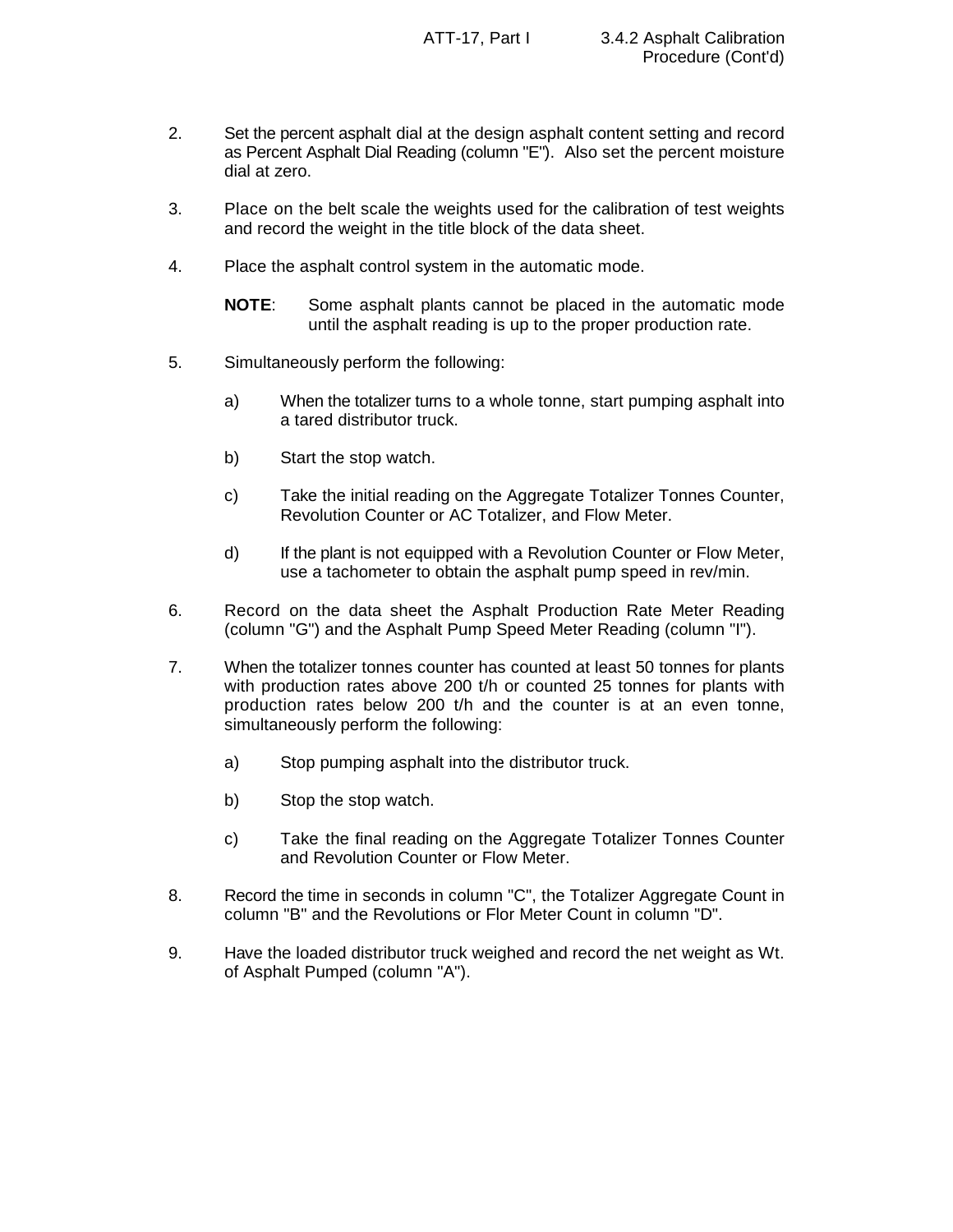

FIGURE 16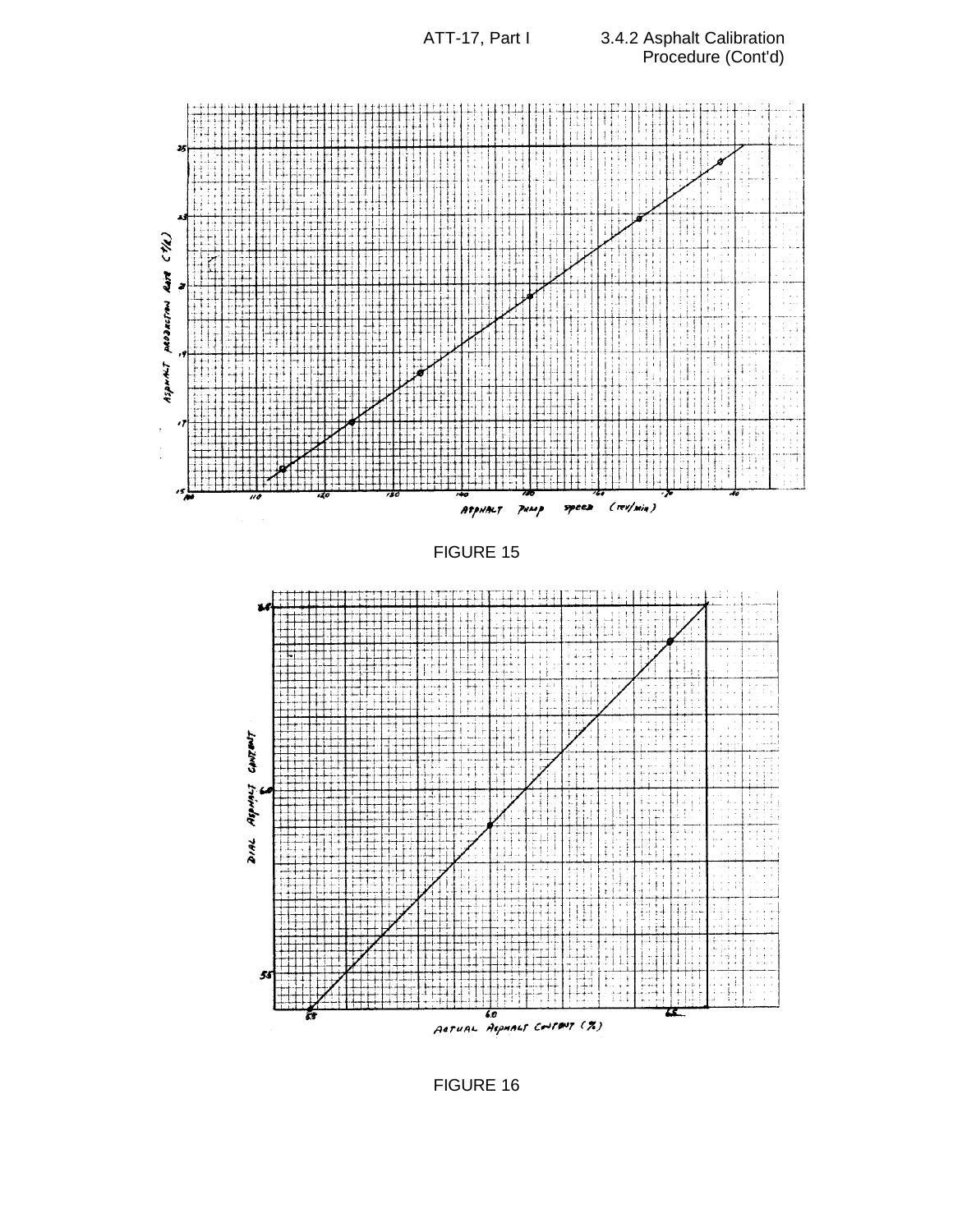- 10. Calculate the actual asphalt content in % (column "F") using the formula:
- *Actual Asphalt Content* (%) ' *Wt*. *of Asphalt Pumped in kg* × 100 % *Totalizer Aggregate Count* (*t*) × 1000 *kg*/*t Actual Asphalt Prod*. *Rate* (*t*/*h*) ' *Wt*. *of Asphalt Pumped in kg* × 3600 *s*/*h Elapsed Time in s* × 1000 *kg*/*t* 11. Determine the actual asphalt production rate in t/h (column "H") as follows:
- 12. Calculate the actual speed of the asphalt pump in rev/min (column "J") using the formula:

*Actual Asphalt Pump Speed* (*rev*/min) ' *No*. *of Revolutions* × 60 *s*/min *Elapsed Time in s*

13. Determine the weight of asphalt per revolution in kg/rev (column "K"), as follows:

*Wt*. *of Asphalt per Rev* ' *Wt*. *of Asphalt Pumped in kg No*. *of Revolutions*

14. If the plant is equipped with a flow meter, determine the weight of asphalt in kg per unit volume of the flow meter (column "K") using the formula:

*Wt*. *of Asphalt per Unit Volume* ' *Wt*. *of Asphalt Pumped in kg Flow Meter Count*

- **NOTE:** The weight per revolution or unit volume should not fluctuate by more than 2%.
- 15. Compare the Percent Asphalt Dial (column "E") to the Actual (column "F"). If the two figures do not agree, the electronics controlling the dial must be adjusted until the dial reads within  $\pm 0.3\%$  of the Actual.
- 16. Compare the Asphalt Production Rate Meter Reading (column "G") to the Actual (column ""H") and the Asphalt Pump Speed Meter Reading (column "I") to the Actual (column "J"). If any of the calculated values do not agree with the corresponding meter readings, the electronics controlling the meters must be adjusted so that the meters will read within 1% of the calculated values.
- 17. Take weight off the belt scale to simulate an aggregate production rate 25% lower than the desired output.
- 18. Repeat the calibration procedure at the design asphalt content, at the 25% lower output, as directed in steps 2 to 16.
- 19. Once the meters have been calibrated and the weight of asphalt per rev or volume determined, place the asphalt content dial at 0.5% above design asphalt content.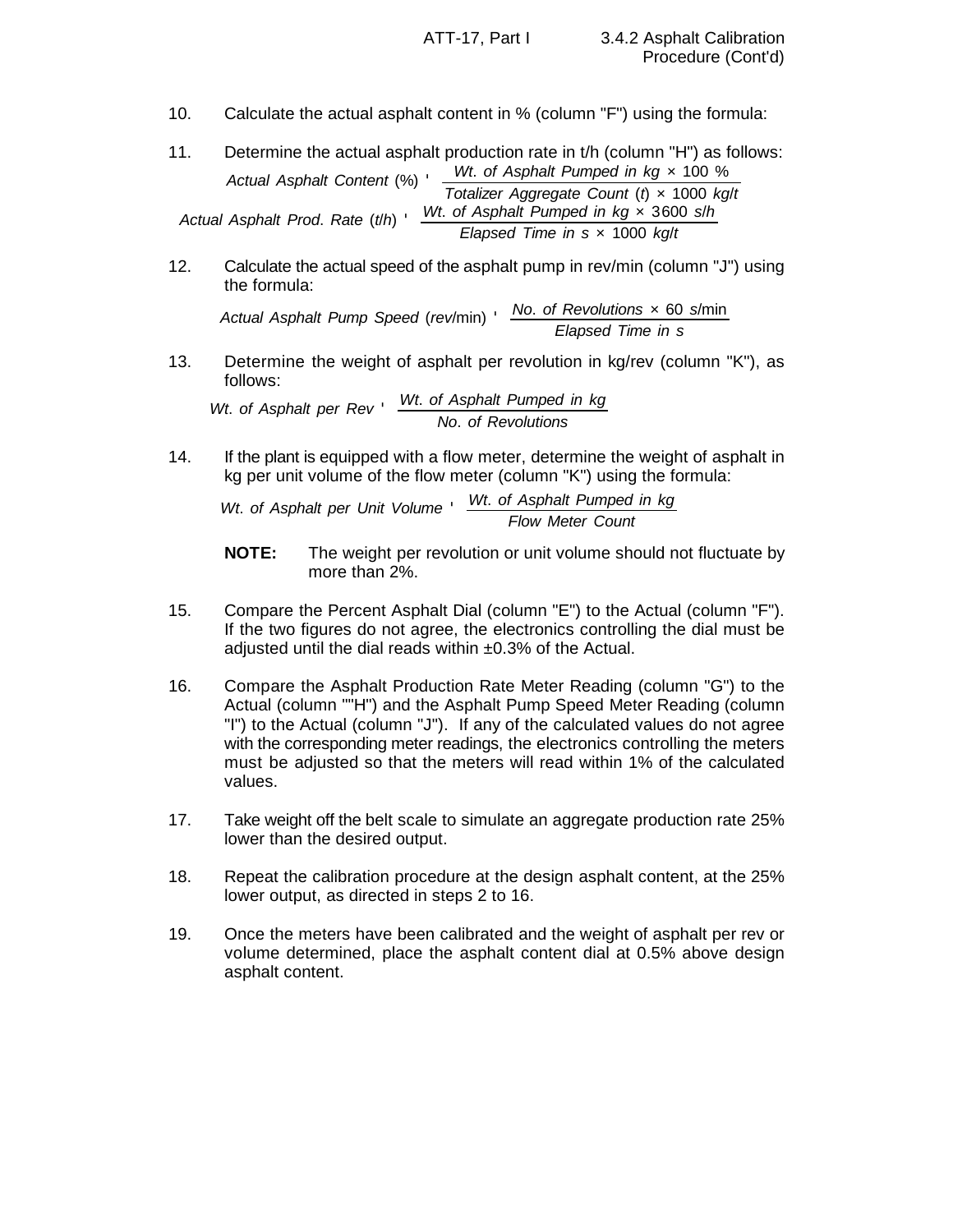- 20. Replace the weights on the belt scale to simulate the desired (established) production rate.
- 21. Have the asphalt diverted to the storage tank.
- 22. Simultaneously perform the following:
	- a) Start the stop watch.
	- b) Take the initial reading on the totalizer tonnes counter and flow meter or revolution counter.
	- c) If the plant is not equipped with a revolution counter or flow meter, use a tachometer to take the asphalt pump speed in rev/min.
- 23. Record on the lower portion of the data sheet, the Asphalt Production Rate Meter Reading (column "G") and the Asphalt Pump Speed Meter Reading (column "I").
- 24. When 20 tonnes have elapsed on the aggregate totalizer tonnes counter, simultaneously perform the following:
	- a) Stop the stop watch.
	- b) Take a final reading on the totalizer and the flow meter or revolution counter.
- 25. Record the Elapsed Time in s (column "C"), the Totalizer Aggregate Count (column "B") and the Revolutions or Flow Meter Count (column "D").
- 26. Calculate the Weight of Asphalt Pumped (column "A") using the formula:

*Wt*. *of Asphalt* (*kg*)' *Wt*. *of Asphalt Per Revolution* × *No*. *of Revolutions*, *or* '*Wt*. *of Asphalt Per Unit Volume* × *Flow Meter Count*

- 27. Repeat steps 10 to 12.
- 28. Repeat steps 22 to 27 with the Percent Asphalt Dial at a setting 0.5% below the design asphalt content.
- 29. The asphalt system should track within  $\pm 0.1\%$ . If the % asphalt varies by more than  $\pm$  0.1%, either the belt scale or asphalt electronic proportioning system has not been calibrated properly. If this is the case, a calibration of the electronics must be done by the contractor. If any changes are made to the electronics, the plant must be recalibrated.